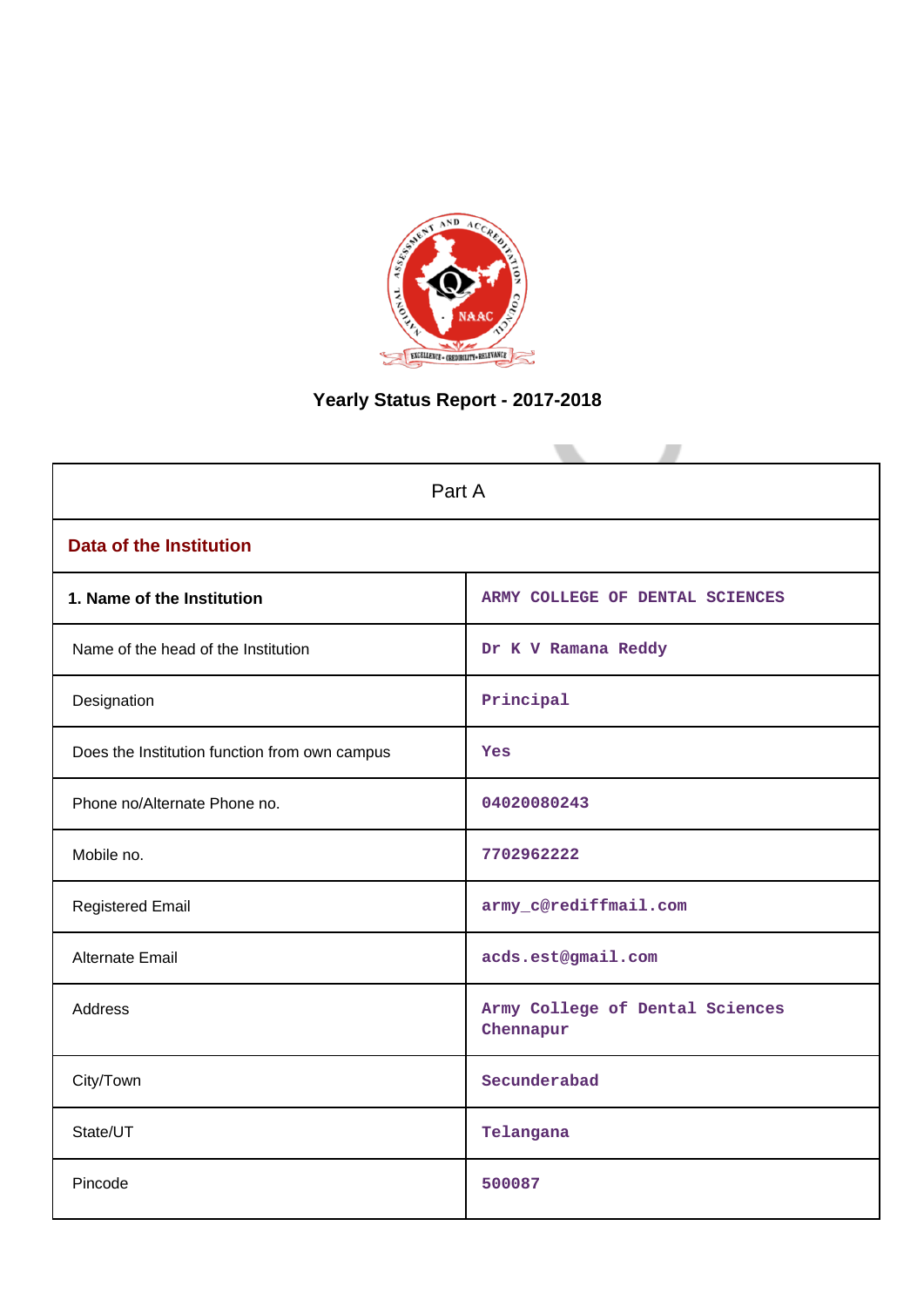| 2. Institutional Status                                                  |                                                                           |                                       |                                                                                         |                         |             |  |  |
|--------------------------------------------------------------------------|---------------------------------------------------------------------------|---------------------------------------|-----------------------------------------------------------------------------------------|-------------------------|-------------|--|--|
| Affiliated / Constituent                                                 |                                                                           |                                       | Affiliated                                                                              |                         |             |  |  |
| Type of Institution                                                      |                                                                           |                                       | Co-education                                                                            |                         |             |  |  |
| Location                                                                 |                                                                           |                                       | Urban                                                                                   |                         |             |  |  |
| <b>Financial Status</b>                                                  |                                                                           |                                       | Self financed                                                                           |                         |             |  |  |
| Name of the IQAC co-ordinator/Director                                   |                                                                           |                                       | Dr Sanjay Vasudevan                                                                     |                         |             |  |  |
| Phone no/Alternate Phone no.                                             |                                                                           |                                       | 04020080243                                                                             |                         |             |  |  |
| Mobile no.                                                               |                                                                           |                                       | 9849062087                                                                              |                         |             |  |  |
| <b>Registered Email</b>                                                  |                                                                           |                                       | iqacacds@gmail.com                                                                      |                         |             |  |  |
| Alternate Email                                                          |                                                                           |                                       | army_c@rediffmail.com                                                                   |                         |             |  |  |
|                                                                          | 3. Website Address                                                        |                                       |                                                                                         |                         |             |  |  |
| Web-link of the AQAR: (Previous Academic Year)                           |                                                                           |                                       | https://www.acds.co.in/wp-<br>content/uploads/2022/02/AOAR-2016.pdf                     |                         |             |  |  |
| 4. Whether Academic Calendar prepared during<br>the year                 |                                                                           |                                       | Yes                                                                                     |                         |             |  |  |
| if yes, whether it is uploaded in the institutional website:<br>Weblink: |                                                                           |                                       | https://www.acds.co.in/wp-content/uploa<br>ds/2022/02/Academic-<br>Calender-2017-18.pdf |                         |             |  |  |
| <b>5. Accrediation Details</b>                                           |                                                                           |                                       |                                                                                         |                         |             |  |  |
| Cycle                                                                    | Grade                                                                     | <b>CGPA</b>                           | Year of<br>Accrediation                                                                 | Validity<br>Period From | Period To   |  |  |
| 1                                                                        | A                                                                         | 3.02                                  | 2016                                                                                    | 25-May-2016             | 24-May-2021 |  |  |
| 6. Date of Establishment of IQAC<br>7. Internal Quality Assurance System |                                                                           |                                       | 06-Oct-2014                                                                             |                         |             |  |  |
|                                                                          |                                                                           |                                       |                                                                                         |                         |             |  |  |
| Item /Title of the quality initiative by                                 | Quality initiatives by IQAC during the year for promoting quality culture | Number of participants/ beneficiaries |                                                                                         |                         |             |  |  |

IQAC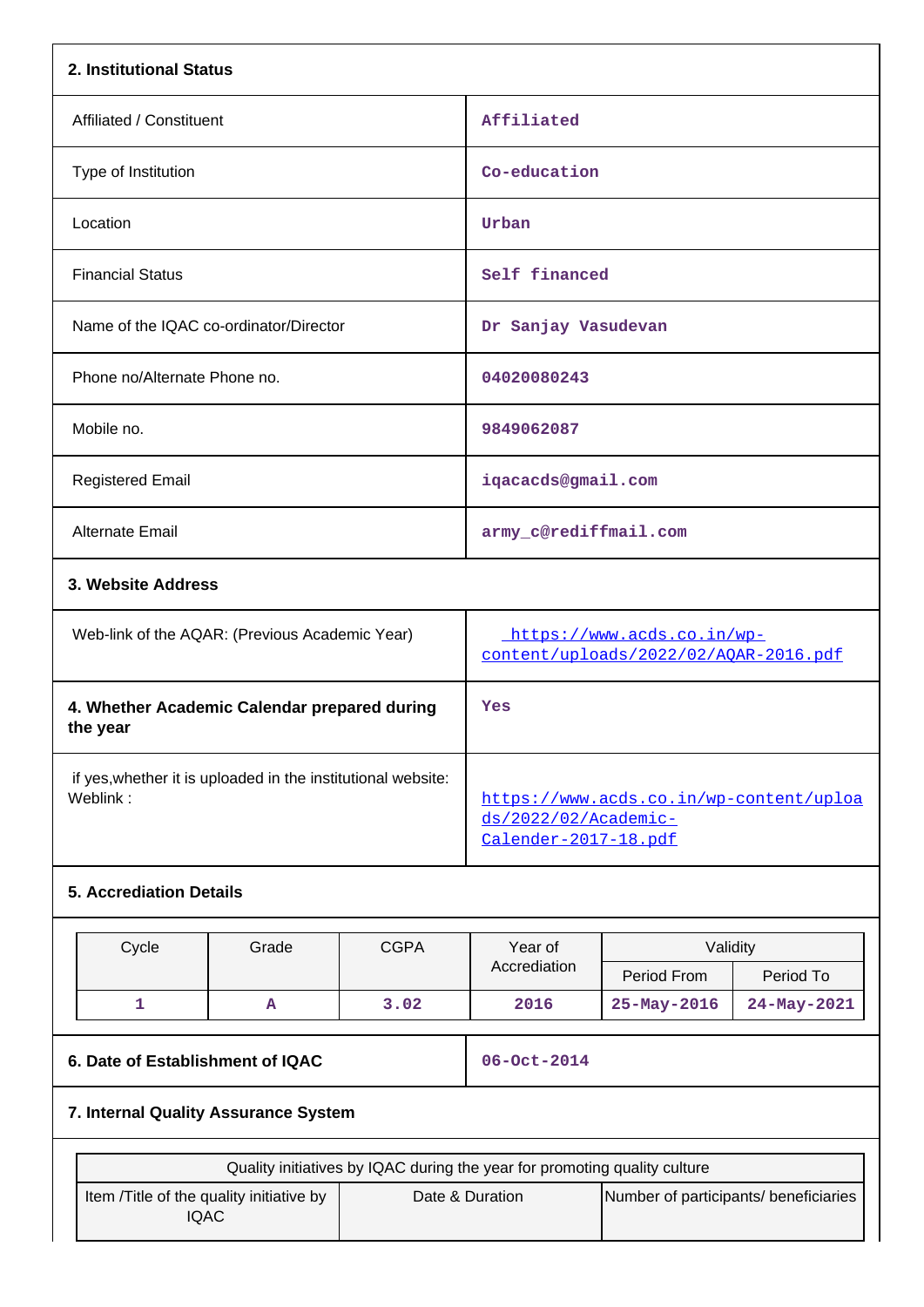| Orientation Programme for<br>MDS students                                                                                                                         |        |                                   | $01 - Jun - 2017$<br>1              |                                | 15     |  |
|-------------------------------------------------------------------------------------------------------------------------------------------------------------------|--------|-----------------------------------|-------------------------------------|--------------------------------|--------|--|
| A national seminar on<br>Implantology                                                                                                                             |        |                                   | $10 - Jun - 2017$<br>$\overline{2}$ |                                | 120    |  |
| International Yoga Day                                                                                                                                            |        |                                   | $21 - Jun - 2017$<br>1              |                                | 50     |  |
| talk on facing interview<br>for army dental corps                                                                                                                 |        |                                   | $15 - Ju1 - 2017$<br>1.             |                                | 40     |  |
| Lecture on Dental<br>Implants a OMFS<br>perspective                                                                                                               |        |                                   | $07 - Sep - 2017$<br>1              |                                | 45     |  |
| BDS orientation programme                                                                                                                                         |        |                                   | 11-Sep-2017<br>1                    |                                | 65     |  |
| BLS training programme                                                                                                                                            |        |                                   | 14-Sep-2017<br>1.                   |                                | 40     |  |
| Teacher training workshop                                                                                                                                         |        |                                   | 06-Oct-2017<br>$\overline{2}$       |                                | 54     |  |
| Ethical Committee meeting                                                                                                                                         |        |                                   | $06 - Dec - 2017$<br>1              |                                | 56     |  |
| Lecture & hands on course<br>will be organized on<br>Advance rotary system<br>(TF3 file system                                                                    |        |                                   | $13 - Dec - 2017$<br>1              |                                | 45     |  |
|                                                                                                                                                                   |        |                                   | <u>View File</u>                    |                                |        |  |
| 8. Provide the list of funds by Central/ State Government- UGC/CSIR/DST/DBT/ICMR/TEQIP/World<br><b>Bank/CPE of UGC etc.</b><br>Institution/Departmen<br>t/Faculty | Scheme |                                   | <b>Funding Agency</b>               | Year of award with<br>duration | Amount |  |
|                                                                                                                                                                   |        | No Data Entered/Not Applicable!!! |                                     |                                |        |  |
|                                                                                                                                                                   |        |                                   | No Files Uploaded !!!               |                                |        |  |
| 9. Whether composition of IQAC as per latest<br><b>NAAC</b> guidelines:                                                                                           |        |                                   |                                     |                                |        |  |
|                                                                                                                                                                   |        |                                   | Yes                                 |                                |        |  |
| Upload latest notification of formation of IQAC                                                                                                                   |        |                                   | View File                           |                                |        |  |
| 10. Number of IQAC meetings held during the<br>year :                                                                                                             |        |                                   | 4                                   |                                |        |  |
| The minutes of IQAC meeting and compliances to the<br>decisions have been uploaded on the institutional<br>website                                                |        |                                   | Yes                                 |                                |        |  |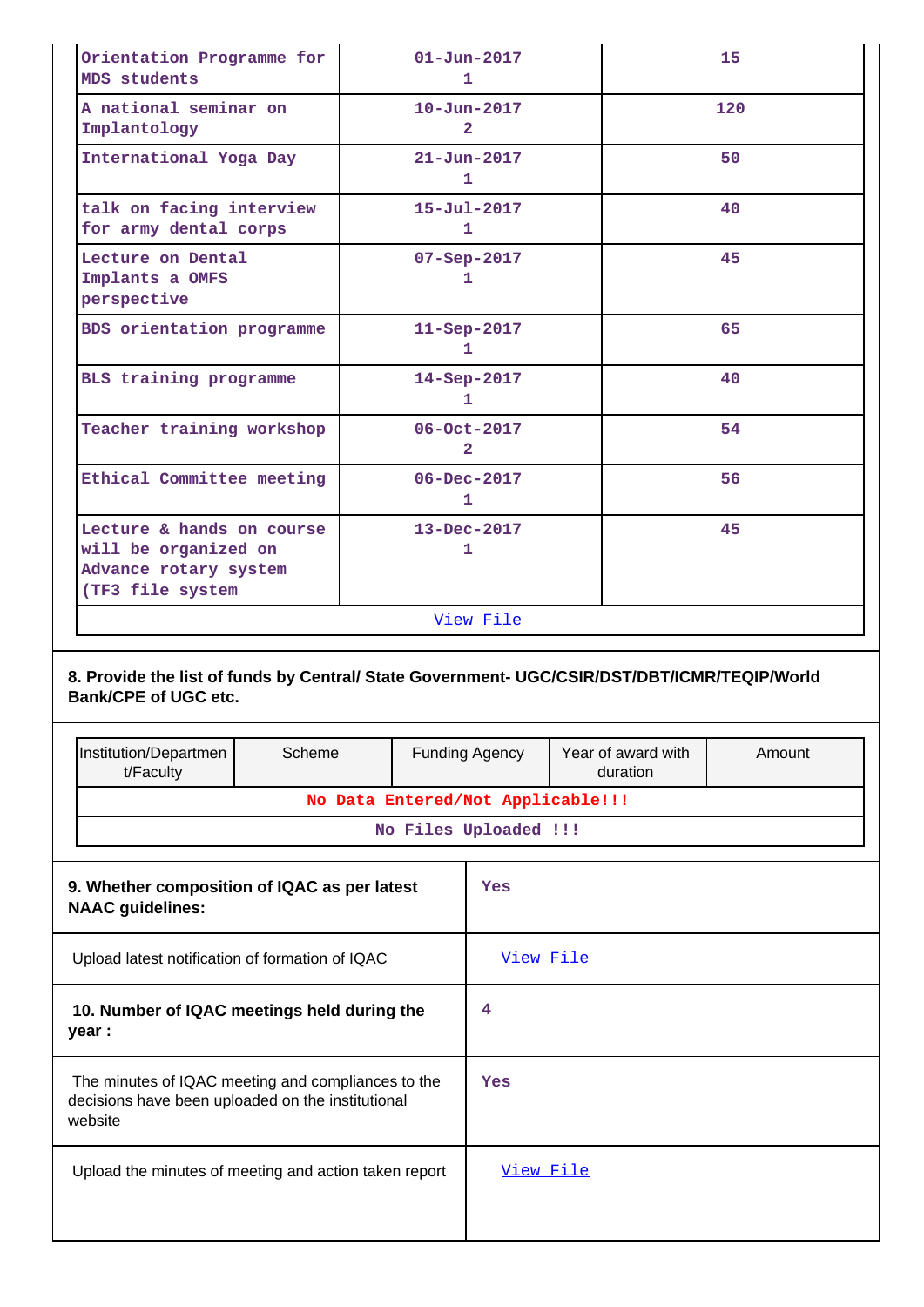## **12. Significant contributions made by IQAC during the current year(maximum five bullets)**

**1. Canteen Established. 2. 20 Girls Hostel rooms proposed 3. National Workshop in Prosthodontics, Periodontics Endodontics**

#### [View File](https://assessmentonline.naac.gov.in/public/Postacc/Contribution/19557_Contribution.xlsx)

**13. Plan of action chalked out by the IQAC in the beginning of the academic year towards Quality Enhancement and outcome achieved by the end of the academic year**

|                                                                                                                      | Plan of Action                                                                                  | Achivements/Outcomes     |  |  |  |  |
|----------------------------------------------------------------------------------------------------------------------|-------------------------------------------------------------------------------------------------|--------------------------|--|--|--|--|
|                                                                                                                      | 1. National Seminar 2. Canteen Proposed Hosted National Seminar Constructed<br>3. Swipe Machine | Canteen Installed        |  |  |  |  |
|                                                                                                                      |                                                                                                 | View File                |  |  |  |  |
|                                                                                                                      | 14. Whether AQAR was placed before statutory<br>body?                                           | Yes                      |  |  |  |  |
|                                                                                                                      | Name of Statutory Body                                                                          | <b>Meeting Date</b>      |  |  |  |  |
|                                                                                                                      | Institutional Management Committee                                                              | $17 - May - 2018$        |  |  |  |  |
| 15. Whether NAAC/or any other accredited<br>body(s) visited IQAC or interacted with it to<br>assess the functioning? |                                                                                                 | <b>No</b>                |  |  |  |  |
|                                                                                                                      | 16. Whether institutional data submitted to<br><b>AISHE:</b>                                    | Yes                      |  |  |  |  |
|                                                                                                                      | <b>Year of Submission</b>                                                                       | 2017                     |  |  |  |  |
|                                                                                                                      | Date of Submission                                                                              | $06 - \text{Mar} - 2017$ |  |  |  |  |
|                                                                                                                      | 17. Does the Institution have Management<br><b>Information System?</b>                          | <b>No</b>                |  |  |  |  |

**Part B** 

## **CRITERION I – CURRICULAR ASPECTS**

## **1.1 – Curriculum Planning and Implementation**

 1.1.1 – Institution has the mechanism for well planned curriculum delivery and documentation. Explain in 500 words

**Curriculum Design and Development: The institution has a well-structured and**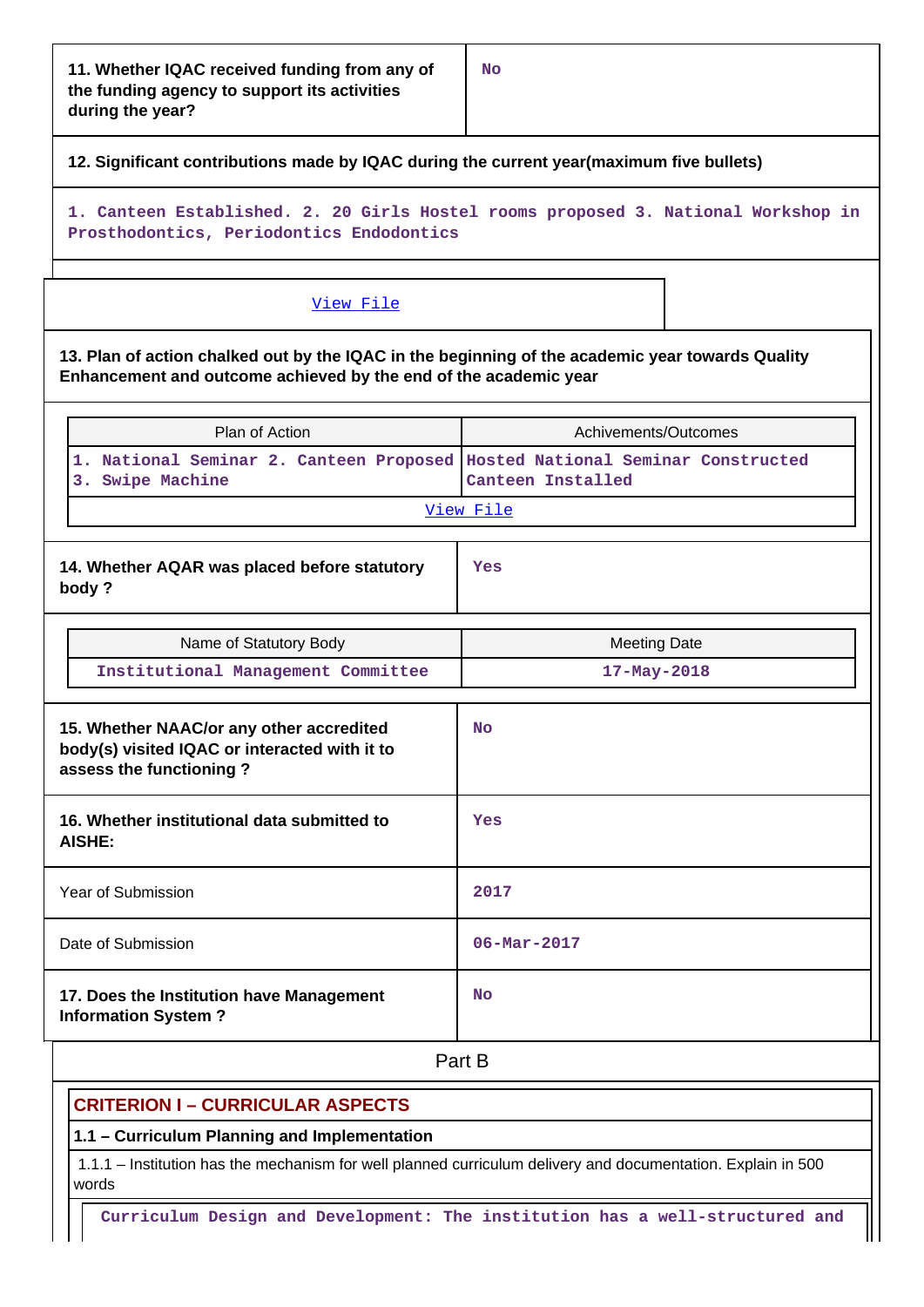**well planned curriculum implementation process, structured, planned and developed by institutional academic committee for BDS and MDS. As an institution affiliated to the Dental Council of India as well as the regional state health university - K.N.R University of Health Sciences, we adhere to the guidelines given by these authorities. The academic committee of the institution plans and develops the academic calendar for both under - graduate and post-graduate programs well in advance to ensure smooth conduction of academic activities. The time tables are revised every academic year according to the feedback received by the committee to improve flexibility of the academic exercises Monthly lesson plans and teaching schedules for faculty are designed by individual departments. The clinical postings of 3rd BDS and 4th BDS are scheduled in all clinical departments to give them best exposure towards patient diagnosis and treatment planning. Speciality wise clinical manuals are designed to enhance usage and monitor the (treatments rendered) progress of each student independently. Academic Flexibility : Institution prides itself in offering value added and interdisciplinary courses and lectures on a regular basis to enrich students in various aspects of professional and personal life. Research Methodology and Bio-Statistics classes for postgraduate students are conducted to encourage research aptitude and projects . Various dental camps, field and industry visits are organized by college enabling exposure to various aspects of dentistry . Workshops and Additional Training : Institution organizes interdisciplinary workshops, Compulsory Internship, Project Works and training in advanced dental procedures. Undergraduate and Postgraduate students are encouraged to attend Conferences and Workshops and present scientific papers, posters and table clinics. Evaluation and Feedback : Institutional curriculum is based on active feedbacks from the respective departments, students and professionals. The faculty in-charges monitor the progress of students very meticulously and is conveyed to the parents at parents-teachers meeting. Following each internal assessment examination, slow learners are identified and taken care by providing personalized teaching to improve their performance. The students are graded according to their attendance, participation in the online classes, group discussions, multiple choice question (MCQ) based tests. Academic committee improvises on flexibility of the academic exercises of the individual departments, based on feedback received and periodic review meetings at departmental level are conducted .**

|                                                                                  | 1.1.2 – Certificate/ Diploma Courses introduced during the academic year |                          |              |                                                 |                                        |
|----------------------------------------------------------------------------------|--------------------------------------------------------------------------|--------------------------|--------------|-------------------------------------------------|----------------------------------------|
| Certificate                                                                      | Diploma Courses                                                          | Dates of<br>Introduction | Duration     | Focus on employ<br>ability/entreprene<br>urship | Skill<br>Development                   |
| <b>CDE</b><br>program on<br>hemisection<br>and intralig<br>amentary<br>injection | nil                                                                      | 23/10/2017               | $\mathbf{1}$ | nil                                             | Training<br>in Injection<br>techniques |
| Cons-Endo<br>day- Lecture<br>on magnifica<br>tion                                | nil                                                                      | 22/03/2018               | 1            | nil                                             | Training<br>in<br>endodontics          |
| Seminar on<br>full mouth r<br>ehabilitatio<br>n                                  | nil                                                                      | 07/04/2018               | 1            | nil                                             | Training<br>Implants<br>in             |
| 3d                                                                               | nil                                                                      | 22/06/2018               | 1            | nil                                             | Training                               |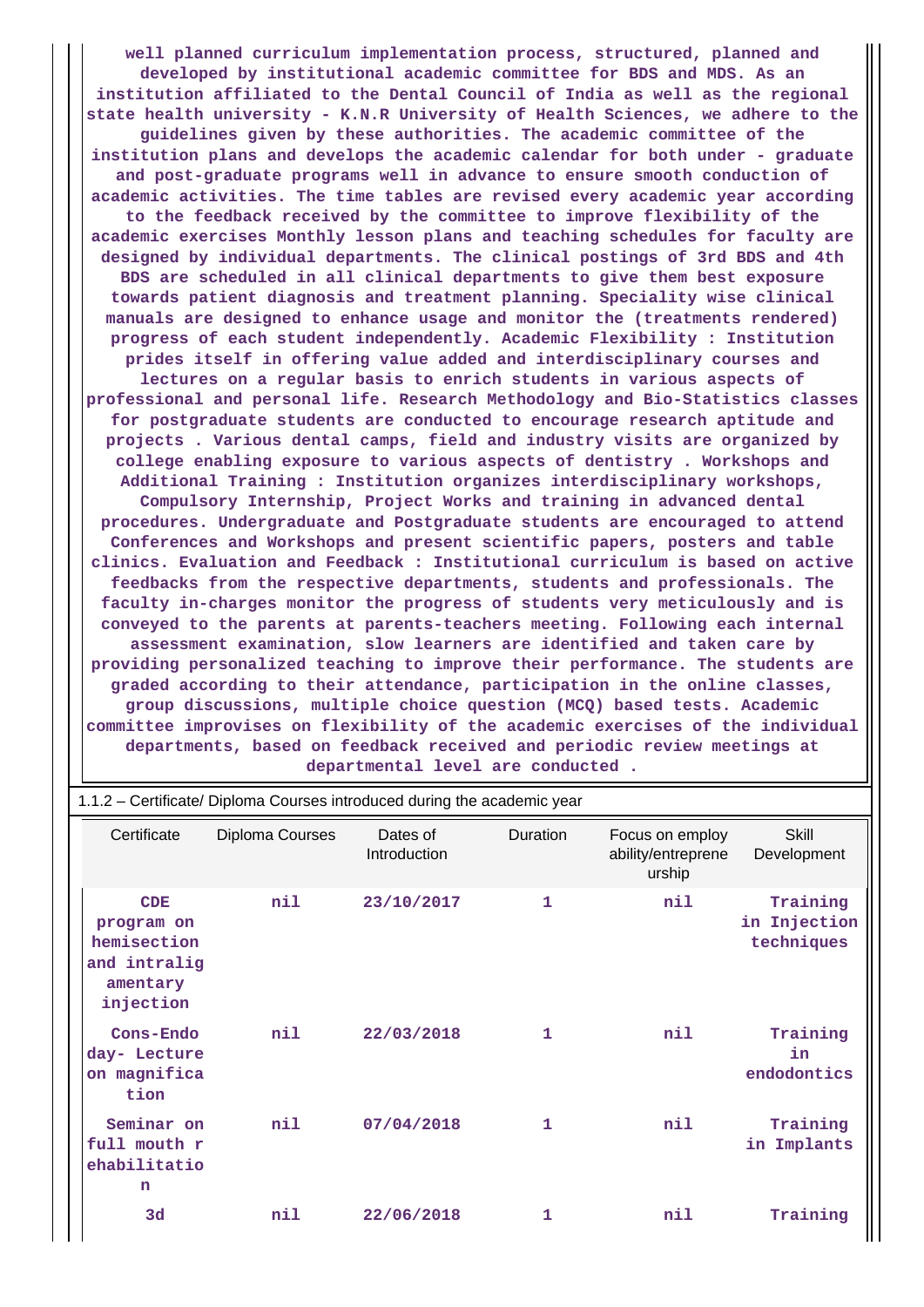| printing and<br>technology-<br>hands on and<br>demonstratio<br>n<br>Carcinogen<br>nil<br>esis and met                                                                    | 19/04/2018                         | 1 | nil                                                             | in 3D<br>printing<br>Training<br>in oral |
|--------------------------------------------------------------------------------------------------------------------------------------------------------------------------|------------------------------------|---|-----------------------------------------------------------------|------------------------------------------|
| astasis-<br>Guest<br>lecture                                                                                                                                             |                                    |   |                                                                 | oncology                                 |
| 1.2 - Academic Flexibility                                                                                                                                               |                                    |   |                                                                 |                                          |
| 1.2.1 - New programmes/courses introduced during the academic year                                                                                                       |                                    |   |                                                                 |                                          |
| Programme/Course                                                                                                                                                         | Programme Specialization           |   | Dates of Introduction                                           |                                          |
|                                                                                                                                                                          | No Data Entered/Not Applicable !!! |   |                                                                 |                                          |
|                                                                                                                                                                          | No file uploaded.                  |   |                                                                 |                                          |
| 1.2.2 - Programmes in which Choice Based Credit System (CBCS)/Elective course system implemented at the<br>affiliated Colleges (if applicable) during the academic year. |                                    |   |                                                                 |                                          |
| Name of programmes adopting<br><b>CBCS</b>                                                                                                                               | Programme Specialization           |   | Date of implementation of<br><b>CBCS/Elective Course System</b> |                                          |
|                                                                                                                                                                          | No Data Entered/Not Applicable !!! |   |                                                                 |                                          |
| 1.2.3 - Students enrolled in Certificate/ Diploma Courses introduced during the year                                                                                     |                                    |   |                                                                 |                                          |
|                                                                                                                                                                          | Certificate                        |   | Diploma Course                                                  |                                          |
| <b>Number of Students</b>                                                                                                                                                | 325                                |   | Nil                                                             |                                          |
| 1.3 - Curriculum Enrichment                                                                                                                                              |                                    |   |                                                                 |                                          |
| 1.3.1 – Value-added courses imparting transferable and life skills offered during the year                                                                               |                                    |   |                                                                 |                                          |
| <b>Value Added Courses</b>                                                                                                                                               | Date of Introduction               |   | <b>Number of Students Enrolled</b>                              |                                          |
| Local language teaching<br>classess for patient<br>communication -Telugu                                                                                                 | 16/01/2017                         |   |                                                                 | 45                                       |
| Spoken english                                                                                                                                                           | 30/01/2017                         |   |                                                                 | 50                                       |
| Training on Fire safety<br>management                                                                                                                                    | 30/10/2017                         |   |                                                                 | 57                                       |
| Road safety practices                                                                                                                                                    | 25/03/2018                         |   |                                                                 | 71                                       |
| Biomedical waste<br>management for health<br>care professionals                                                                                                          | 10/11/2018                         |   |                                                                 | 56                                       |
| <b>Bioethics</b>                                                                                                                                                         | 01/07/2018                         |   |                                                                 | 45                                       |
| Corruption free Medical<br>practice                                                                                                                                      | 10/11/2017                         |   |                                                                 | 57                                       |
| Patient rights and<br>education                                                                                                                                          | 21/08/2017                         |   |                                                                 | 25                                       |
| Cultural values for<br>students                                                                                                                                          | 22/10/2018                         |   |                                                                 | 45                                       |
| Effective interhuman<br>relations for patient                                                                                                                            | 22/05/2018                         |   |                                                                 | 45                                       |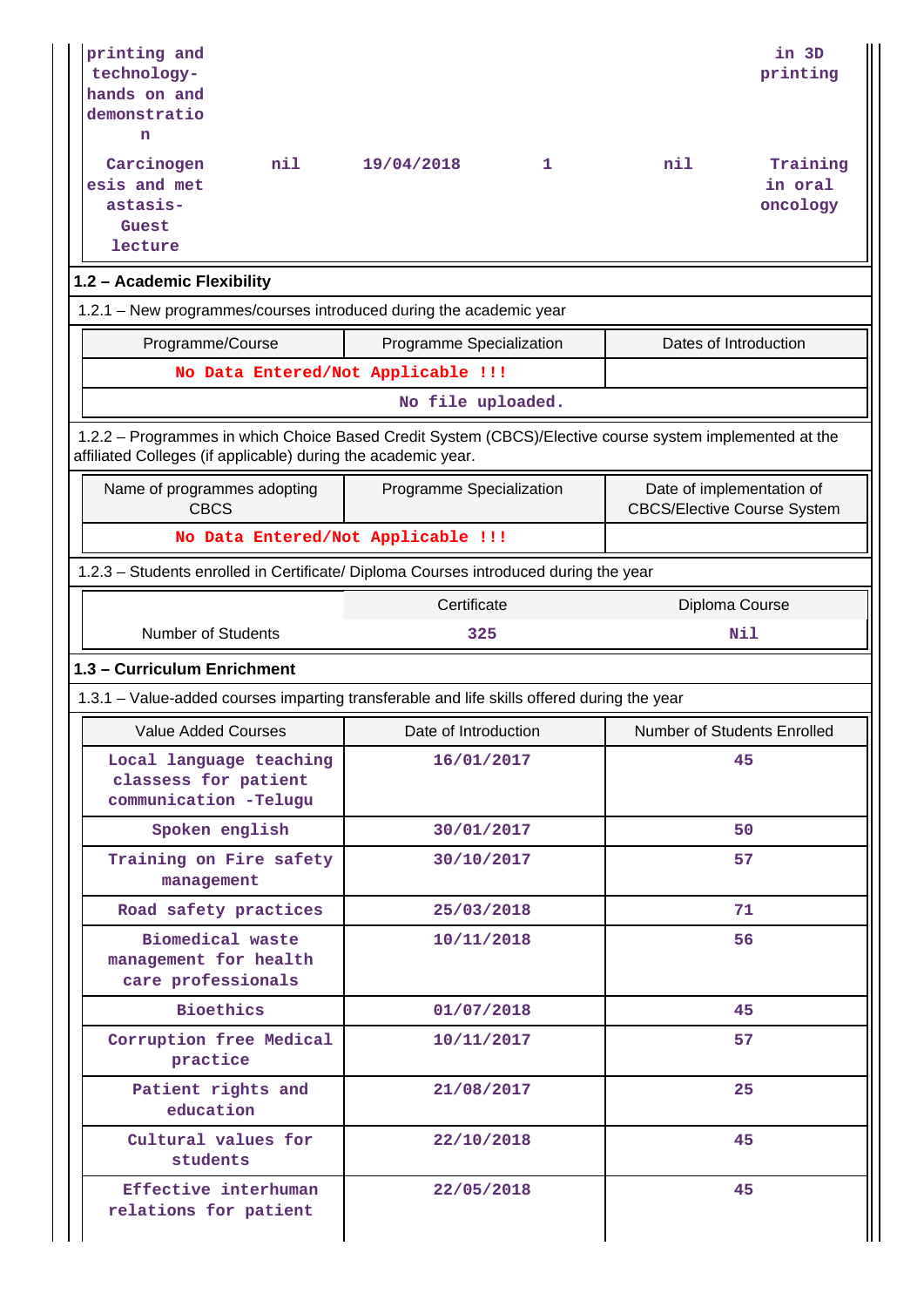| management                                                                                                                          |                                   |            |                                                              |  |  |  |  |  |  |
|-------------------------------------------------------------------------------------------------------------------------------------|-----------------------------------|------------|--------------------------------------------------------------|--|--|--|--|--|--|
| View File                                                                                                                           |                                   |            |                                                              |  |  |  |  |  |  |
| 1.3.2 - Field Projects / Internships under taken during the year                                                                    |                                   |            |                                                              |  |  |  |  |  |  |
| Project/Programme Title                                                                                                             | Programme Specialization          |            | No. of students enrolled for Field<br>Projects / Internships |  |  |  |  |  |  |
| <b>MDS</b>                                                                                                                          | Oral and Maxillofacial<br>Surgery |            | $\overline{a}$                                               |  |  |  |  |  |  |
| <b>BDS</b>                                                                                                                          |                                   | Internship | 26                                                           |  |  |  |  |  |  |
| <b>BDS</b>                                                                                                                          | Industry Visit                    |            | 60                                                           |  |  |  |  |  |  |
| <b>BDS</b>                                                                                                                          | Community Postings                |            | 39                                                           |  |  |  |  |  |  |
|                                                                                                                                     |                                   | View File  |                                                              |  |  |  |  |  |  |
| 1.4 - Feedback System                                                                                                               |                                   |            |                                                              |  |  |  |  |  |  |
| 1.4.1 - Whether structured feedback received from all the stakeholders.                                                             |                                   |            |                                                              |  |  |  |  |  |  |
| <b>Students</b>                                                                                                                     |                                   |            | Yes                                                          |  |  |  |  |  |  |
| <b>Teachers</b>                                                                                                                     |                                   | Yes        |                                                              |  |  |  |  |  |  |
| Employers                                                                                                                           |                                   | Yes        |                                                              |  |  |  |  |  |  |
| Alumni                                                                                                                              |                                   |            | Yes                                                          |  |  |  |  |  |  |
| Parents                                                                                                                             |                                   |            | Yes                                                          |  |  |  |  |  |  |
| 1.4.2 - How the feedback obtained is being analyzed and utilized for overall development of the institution?<br>(maximum 500 words) |                                   |            |                                                              |  |  |  |  |  |  |
| <b>Feedback Obtained</b>                                                                                                            |                                   |            |                                                              |  |  |  |  |  |  |

**Student's feedback: Feedbacks are regularly obtained from students with regards to academics, college infrastructure, hostel complex, sports and extracurricular facilities. These are compiled by the respective mentors of the different batches and analysed by the grievance committee, which takes up the matters ahead and discusses them with the Principal and registrar who then take an initiative to make a priority list of amendments and necessary steps that need to be taken. Open meets are conducted frequently in the college auditorium to address issues raised by students in the college and campus and necessary actions are taken for their grievances. 2. Teacher feedback: Feedbacks from teachers primarily help in categorizing the students into striving performers and over achievers. The over achievers are encouraged to broaden their horizon of knowledge by participating in group projects, proctorship / peer mentoringbuddy system with striving performers. They are assigned and mentored in basic research Principles through critically appraised topics. Remedial classes and similar methods are incorporated to reinforce learning of striving performers and prepare them for facing the assessments confidently. 3. Employer's feedback: The Chairman of the Institution analyses Annual Confidential Report (ACR) of every staff member based on key performance indicators and selfappraisal reports of all the faculty, comments of the head of the department and Principal as appropriate. Faculty are encouraged for career progression through empowerment strategies. 4. Alumni feedback: Alumni feedback is obtained and incorporated in continual improvement in the college management. 5. Parents feedback: A bi-annual parent teacher meeting is conducted to discuss the student performance and his appraisal. The parents actively participate in the meetings and later give their feedback with regards to college, departments or individuals. Feedbacks are analysed and acted upon appropriately.**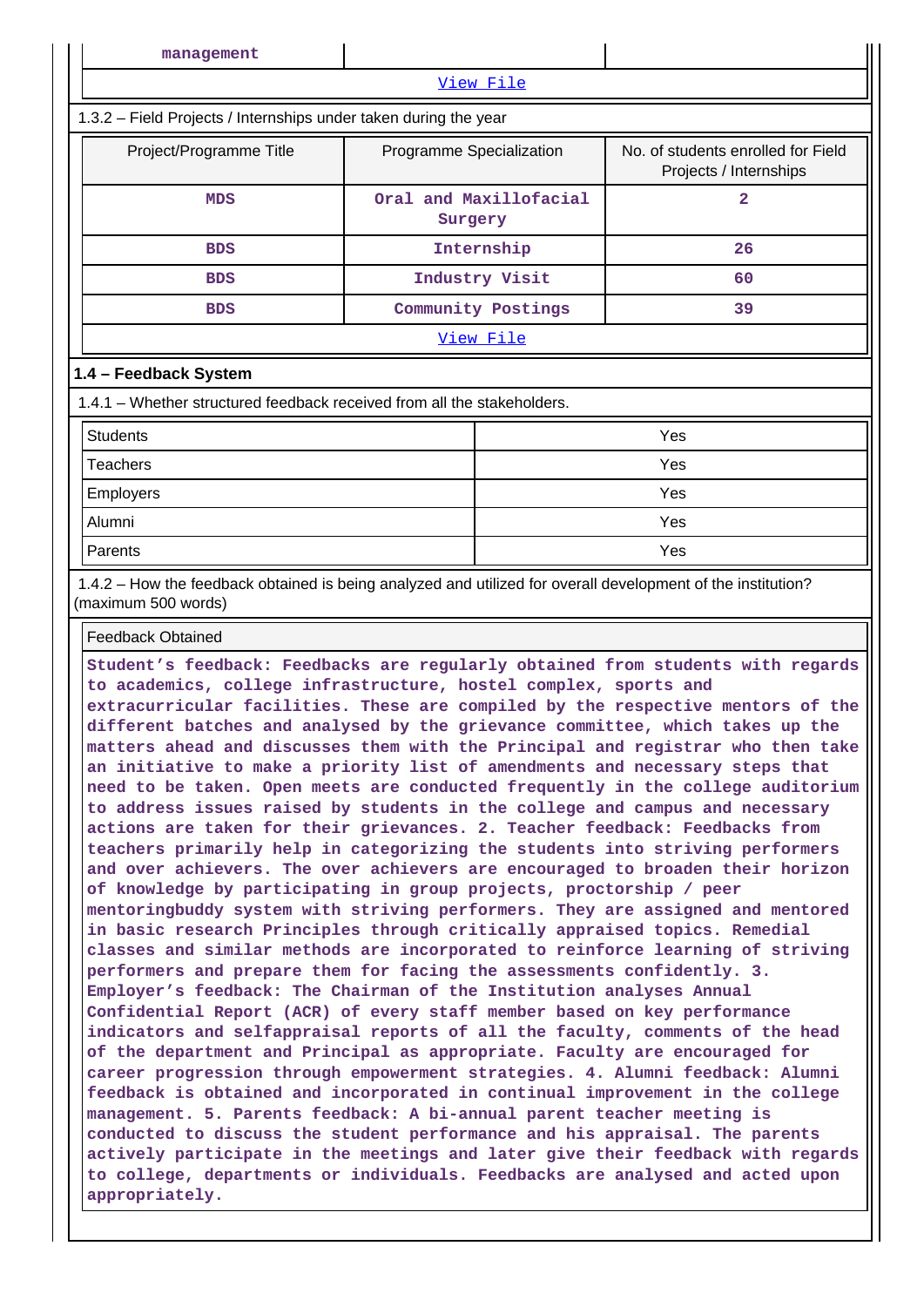|                                                                                                                                                                                                | <b>CRITERION II - TEACHING- LEARNING AND EVALUATION</b>                                                                                                                                                                                                                                                                                                                                                                                                                                                                                                                                                                                                                                  |  |                                                                                                                                                                                                                                                                      |                                        |             |                                                             |  |                                    |
|------------------------------------------------------------------------------------------------------------------------------------------------------------------------------------------------|------------------------------------------------------------------------------------------------------------------------------------------------------------------------------------------------------------------------------------------------------------------------------------------------------------------------------------------------------------------------------------------------------------------------------------------------------------------------------------------------------------------------------------------------------------------------------------------------------------------------------------------------------------------------------------------|--|----------------------------------------------------------------------------------------------------------------------------------------------------------------------------------------------------------------------------------------------------------------------|----------------------------------------|-------------|-------------------------------------------------------------|--|------------------------------------|
| 2.1 - Student Enrolment and Profile                                                                                                                                                            |                                                                                                                                                                                                                                                                                                                                                                                                                                                                                                                                                                                                                                                                                          |  |                                                                                                                                                                                                                                                                      |                                        |             |                                                             |  |                                    |
| 2.1.1 - Demand Ratio during the year                                                                                                                                                           |                                                                                                                                                                                                                                                                                                                                                                                                                                                                                                                                                                                                                                                                                          |  |                                                                                                                                                                                                                                                                      |                                        |             |                                                             |  |                                    |
| Name of the<br>Programme                                                                                                                                                                       | Programme<br>Specialization                                                                                                                                                                                                                                                                                                                                                                                                                                                                                                                                                                                                                                                              |  | Number of seats<br>available                                                                                                                                                                                                                                         |                                        |             | Number of<br>Application received                           |  | <b>Students Enrolled</b>           |
| <b>BDS</b>                                                                                                                                                                                     | <b>NIL</b>                                                                                                                                                                                                                                                                                                                                                                                                                                                                                                                                                                                                                                                                               |  |                                                                                                                                                                                                                                                                      | 40                                     |             | 400                                                         |  | 40                                 |
| <b>MDS</b>                                                                                                                                                                                     | <b>NIL</b>                                                                                                                                                                                                                                                                                                                                                                                                                                                                                                                                                                                                                                                                               |  |                                                                                                                                                                                                                                                                      | 15                                     |             | 95                                                          |  | 15                                 |
|                                                                                                                                                                                                |                                                                                                                                                                                                                                                                                                                                                                                                                                                                                                                                                                                                                                                                                          |  |                                                                                                                                                                                                                                                                      | View File                              |             |                                                             |  |                                    |
| 2.2 - Catering to Student Diversity                                                                                                                                                            |                                                                                                                                                                                                                                                                                                                                                                                                                                                                                                                                                                                                                                                                                          |  |                                                                                                                                                                                                                                                                      |                                        |             |                                                             |  |                                    |
| 2.2.1 - Student - Full time teacher ratio (current year data)                                                                                                                                  |                                                                                                                                                                                                                                                                                                                                                                                                                                                                                                                                                                                                                                                                                          |  |                                                                                                                                                                                                                                                                      |                                        |             |                                                             |  |                                    |
| Year                                                                                                                                                                                           | Number of<br>students enrolled<br>in the institution<br>(UG)                                                                                                                                                                                                                                                                                                                                                                                                                                                                                                                                                                                                                             |  | Number of<br>Number of<br>Number of<br>students enrolled<br>fulltime teachers<br>fulltime teachers<br>in the institution<br>available in the<br>available in the<br>(PG)<br>institution<br>institution<br>teaching only UG<br>teaching only PG<br>courses<br>courses |                                        |             | Number of<br>teachers<br>teaching both UG<br>and PG courses |  |                                    |
| 2017                                                                                                                                                                                           | 200                                                                                                                                                                                                                                                                                                                                                                                                                                                                                                                                                                                                                                                                                      |  | 45                                                                                                                                                                                                                                                                   | 74                                     |             | 35                                                          |  | 74                                 |
| 2.3 - Teaching - Learning Process                                                                                                                                                              |                                                                                                                                                                                                                                                                                                                                                                                                                                                                                                                                                                                                                                                                                          |  |                                                                                                                                                                                                                                                                      |                                        |             |                                                             |  |                                    |
| 2.3.1 – Percentage of teachers using ICT for effective teaching with Learning Management Systems (LMS), E-<br>learning resources etc. (current year data)                                      |                                                                                                                                                                                                                                                                                                                                                                                                                                                                                                                                                                                                                                                                                          |  |                                                                                                                                                                                                                                                                      |                                        |             |                                                             |  |                                    |
| Number of<br><b>Teachers on Roll</b>                                                                                                                                                           | Number of<br>teachers using<br>ICT (LMS, e-<br>Resources)                                                                                                                                                                                                                                                                                                                                                                                                                                                                                                                                                                                                                                |  | <b>ICT Tools and</b><br>resources<br>available                                                                                                                                                                                                                       | Number of ICT<br>enabled<br>Classrooms |             | Numberof smart<br>classrooms                                |  | E-resources and<br>techniques used |
| 74                                                                                                                                                                                             | 50                                                                                                                                                                                                                                                                                                                                                                                                                                                                                                                                                                                                                                                                                       |  | 12                                                                                                                                                                                                                                                                   | 4                                      |             | 5                                                           |  | $\overline{\mathbf{2}}$            |
|                                                                                                                                                                                                |                                                                                                                                                                                                                                                                                                                                                                                                                                                                                                                                                                                                                                                                                          |  |                                                                                                                                                                                                                                                                      | View File of ICT Tools and resources   |             |                                                             |  |                                    |
|                                                                                                                                                                                                |                                                                                                                                                                                                                                                                                                                                                                                                                                                                                                                                                                                                                                                                                          |  |                                                                                                                                                                                                                                                                      | No file uploaded.                      |             |                                                             |  |                                    |
| 2.3.2 - Students mentoring system available in the institution? Give details. (maximum 500 words)                                                                                              |                                                                                                                                                                                                                                                                                                                                                                                                                                                                                                                                                                                                                                                                                          |  |                                                                                                                                                                                                                                                                      |                                        |             |                                                             |  |                                    |
|                                                                                                                                                                                                | Student mentoring system aims to provide personal and professional support to a student. The mentor uses<br>experience in a facilitative way to support the development of the student. Mentor's role is supportive and<br>developmental for student community in general and first year students in particular. At ACDS each staff mentors<br>four undergraduate students and one post graduate student. Mentoring involves follow up, long term support,<br>instructional coaching. Mentor acts as a liason between the student and the management, student and parents,<br>student and peers. Mentor helps to create a launching pad to promote the students interests and abilities. |  |                                                                                                                                                                                                                                                                      |                                        |             |                                                             |  |                                    |
| Number of students enrolled in the<br>institution                                                                                                                                              |                                                                                                                                                                                                                                                                                                                                                                                                                                                                                                                                                                                                                                                                                          |  |                                                                                                                                                                                                                                                                      | Number of fulltime teachers            |             |                                                             |  | Mentor: Mentee Ratio               |
|                                                                                                                                                                                                | 245                                                                                                                                                                                                                                                                                                                                                                                                                                                                                                                                                                                                                                                                                      |  |                                                                                                                                                                                                                                                                      | 74                                     |             |                                                             |  | 1:3                                |
| 2.4 - Teacher Profile and Quality                                                                                                                                                              |                                                                                                                                                                                                                                                                                                                                                                                                                                                                                                                                                                                                                                                                                          |  |                                                                                                                                                                                                                                                                      |                                        |             |                                                             |  |                                    |
| 2.4.1 - Number of full time teachers appointed during the year                                                                                                                                 |                                                                                                                                                                                                                                                                                                                                                                                                                                                                                                                                                                                                                                                                                          |  |                                                                                                                                                                                                                                                                      |                                        |             |                                                             |  |                                    |
| No. of sanctioned<br>positions                                                                                                                                                                 | No. of filled positions                                                                                                                                                                                                                                                                                                                                                                                                                                                                                                                                                                                                                                                                  |  | Vacant positions                                                                                                                                                                                                                                                     |                                        |             | Positions filled during<br>the current year                 |  | No. of faculty with<br>Ph.D        |
| 75                                                                                                                                                                                             | 74                                                                                                                                                                                                                                                                                                                                                                                                                                                                                                                                                                                                                                                                                       |  |                                                                                                                                                                                                                                                                      | 1                                      |             | 15                                                          |  | 1                                  |
| 2.4.2 - Honours and recognition received by teachers (received awards, recognition, fellowships at State, National,<br>International level from Government, recognised bodies during the year) |                                                                                                                                                                                                                                                                                                                                                                                                                                                                                                                                                                                                                                                                                          |  |                                                                                                                                                                                                                                                                      |                                        |             |                                                             |  |                                    |
| Year of Award                                                                                                                                                                                  |                                                                                                                                                                                                                                                                                                                                                                                                                                                                                                                                                                                                                                                                                          |  | Name of full time teachers                                                                                                                                                                                                                                           |                                        | Designation |                                                             |  | Name of the award,                 |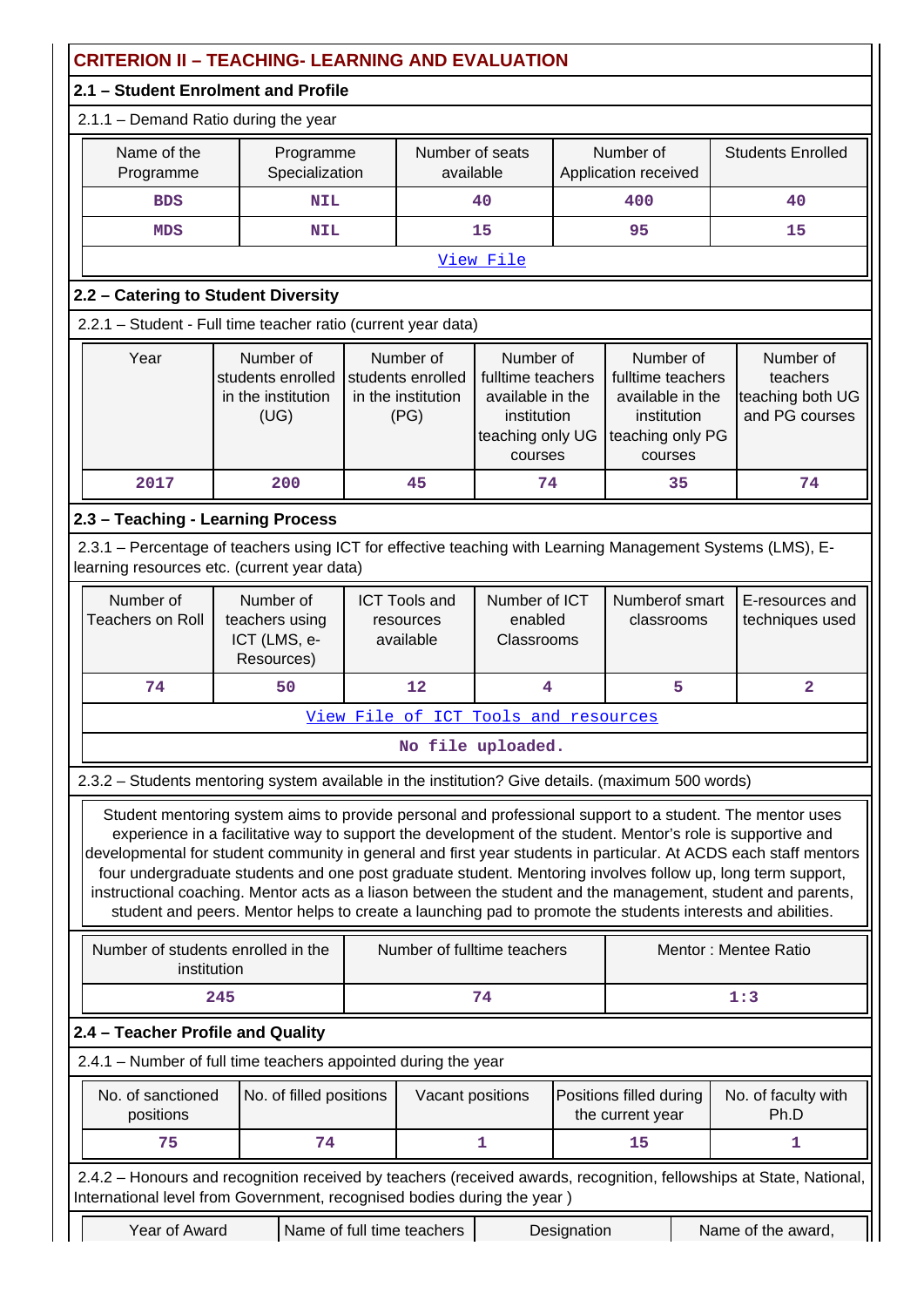|                                    | receiving awards from<br>state level, national level,<br>international level |  | fellowship, received from  <br>Government or recognized  <br>bodies |  |  |  |  |  |
|------------------------------------|------------------------------------------------------------------------------|--|---------------------------------------------------------------------|--|--|--|--|--|
| No Data Entered/Not Applicable !!! |                                                                              |  |                                                                     |  |  |  |  |  |
| No file uploaded.                  |                                                                              |  |                                                                     |  |  |  |  |  |

## **2.5 – Evaluation Process and Reforms**

 2.5.1 – Number of days from the date of semester-end/ year- end examination till the declaration of results during the year

| Programme Name | Programme Code | Semester/year           | Last date of the last<br>semester-end/year-<br>end examination | Date of declaration of<br>results of semester-<br>end/ year- end<br>examination |
|----------------|----------------|-------------------------|----------------------------------------------------------------|---------------------------------------------------------------------------------|
| <b>BDS</b>     | 101            | 3                       | 20/07/2017                                                     | 16/09/2017                                                                      |
| <b>BDS</b>     | 101            |                         | 31/08/2017                                                     | 15/10/2017                                                                      |
| <b>BDS</b>     | 101            | $\overline{\mathbf{2}}$ | 13/07/2017                                                     | 20/09/2017                                                                      |
| <b>BDS</b>     | 082            | 4                       | 31/08/2017                                                     | 17/10/2017                                                                      |
| <b>MDS</b>     | 101            | final                   | 09/07/2017                                                     | 24/07/2017                                                                      |
|                |                | No file uploaded.       |                                                                |                                                                                 |

2.5.2 – Reforms initiated on Continuous Internal Evaluation(CIE) system at the institutional level (250 words)

**Clinical and Academic Audit every six months**

 2.5.3 – Academic calendar prepared and adhered for conduct of Examination and other related matters (250 words)

 **Clinical postings schedule and schedule for internal assessment examination is prepared and is followed accordingly. How ever the final examinations are being conducted by the affiliated University.**

## **2.6 – Student Performance and Learning Outcomes**

 2.6.1 – Program outcomes, program specific outcomes and course outcomes for all programs offered by the institution are stated and displayed in website of the institution (to provide the weblink)

 [https://www.acds.co.in/wp-content/uploads/2021/08/Programme-outcomes-programme](https://www.acds.co.in/wp-content/uploads/2021/08/Programme-outcomes-programme-specific-outcomes-course-outcomes.pdf)[specific-outcomes-course-outcomes.pdf](https://www.acds.co.in/wp-content/uploads/2021/08/Programme-outcomes-programme-specific-outcomes-course-outcomes.pdf)

2.6.2 – Pass percentage of students

| Programme<br>Code | Programme<br>Name | Programme<br>Specialization | Number of<br>students<br>appeared in the<br>final year<br>examination | Number of<br>students passed<br>in final year<br>examination |     |  |  |  |  |
|-------------------|-------------------|-----------------------------|-----------------------------------------------------------------------|--------------------------------------------------------------|-----|--|--|--|--|
| Nill              | <b>MDS</b>        | Nill                        | 10                                                                    | 10                                                           | 100 |  |  |  |  |
| Nill              | <b>BDS</b>        | <b>NIL</b>                  | 45                                                                    | 45                                                           | 100 |  |  |  |  |
|                   | No file uploaded. |                             |                                                                       |                                                              |     |  |  |  |  |

## **2.7 – Student Satisfaction Survey**

 2.7.1 – Student Satisfaction Survey (SSS) on overall institutional performance (Institution may design the questionnaire) (results and details be provided as weblink)

## **No Data Entered/Not Applicable !!!**

**CRITERION III – RESEARCH, INNOVATIONS AND EXTENSION**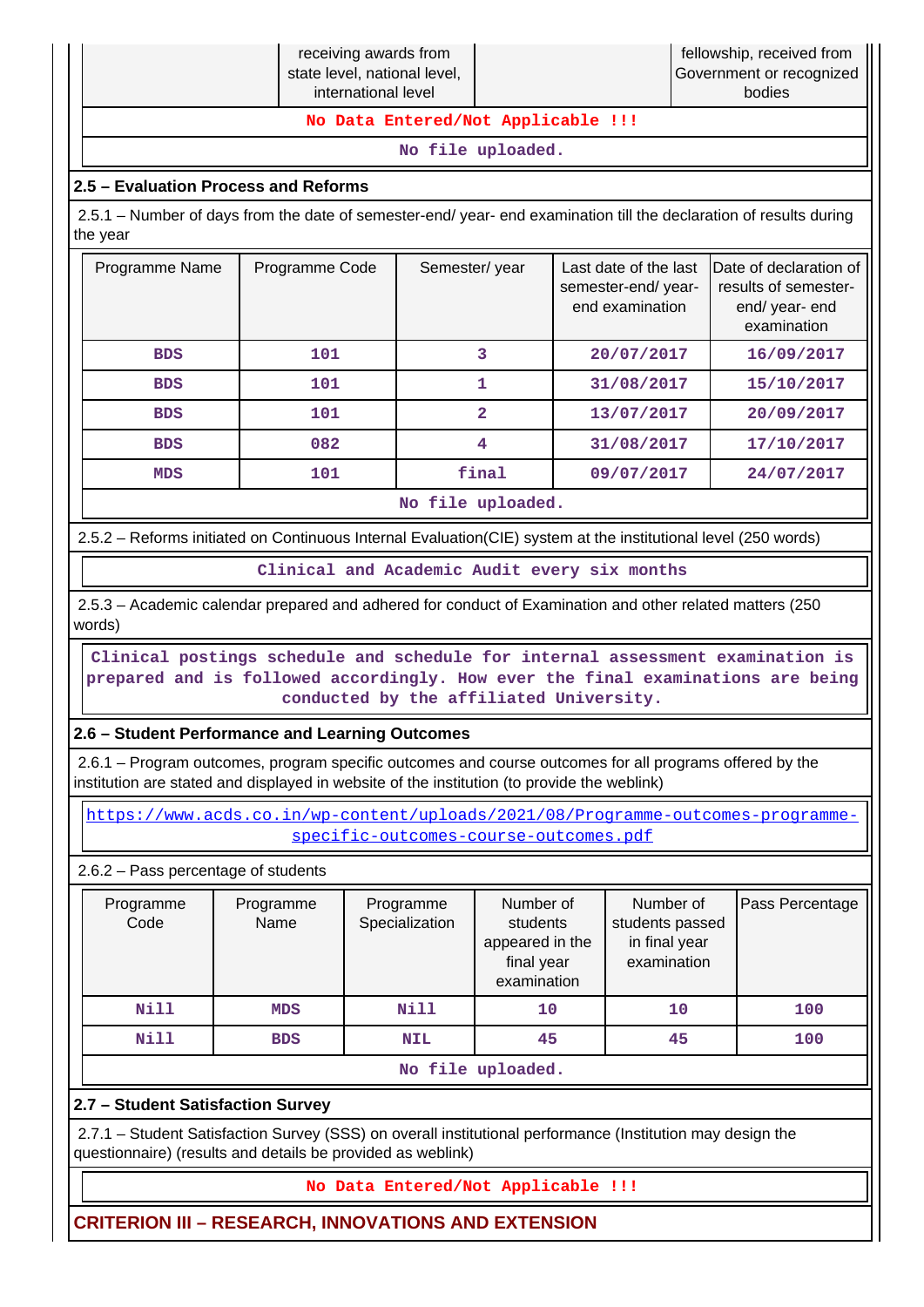| 3.1 - Resource Mobilization for Research                                                                                                                   |                        |                                                       |                               |                         |   |                           |                |                                    |  |
|------------------------------------------------------------------------------------------------------------------------------------------------------------|------------------------|-------------------------------------------------------|-------------------------------|-------------------------|---|---------------------------|----------------|------------------------------------|--|
| 3.1.1 – Research funds sanctioned and received from various agencies, industry and other organisations                                                     |                        |                                                       |                               |                         |   |                           |                |                                    |  |
| Nature of the Project                                                                                                                                      |                        | Duration                                              | Name of the funding<br>agency |                         |   | Total grant<br>sanctioned |                | Amount received<br>during the year |  |
| Total                                                                                                                                                      |                        | <b>Nill</b>                                           |                               | <b>ACDS</b>             |   | 13.86                     |                | 13.86                              |  |
|                                                                                                                                                            |                        |                                                       |                               | No file uploaded.       |   |                           |                |                                    |  |
| 3.2 - Innovation Ecosystem                                                                                                                                 |                        |                                                       |                               |                         |   |                           |                |                                    |  |
| 3.2.1 - Workshops/Seminars Conducted on Intellectual Property Rights (IPR) and Industry-Academia Innovative<br>practices during the year                   |                        |                                                       |                               |                         |   |                           |                |                                    |  |
| Title of workshop/seminar                                                                                                                                  |                        |                                                       | Name of the Dept.             |                         |   |                           | Date           |                                    |  |
| <b>NIL</b>                                                                                                                                                 |                        |                                                       | <b>NIL</b>                    |                         |   |                           |                |                                    |  |
| 3.2.2 - Awards for Innovation won by Institution/Teachers/Research scholars/Students during the year                                                       |                        |                                                       |                               |                         |   |                           |                |                                    |  |
| Title of the innovation                                                                                                                                    |                        | Name of Awardee                                       | Awarding Agency               |                         |   | Date of award             |                | Category                           |  |
| <b>NIL</b>                                                                                                                                                 |                        | <b>Nill</b>                                           |                               | <b>Nill</b>             |   | <b>Nill</b>               |                | Nill                               |  |
|                                                                                                                                                            |                        |                                                       |                               | No file uploaded.       |   |                           |                |                                    |  |
| 3.2.3 - No. of Incubation centre created, start-ups incubated on campus during the year                                                                    |                        |                                                       |                               |                         |   |                           |                |                                    |  |
| Incubation<br>Center                                                                                                                                       | Name                   |                                                       | Sponsered By                  | Name of the<br>Start-up |   | Nature of Start-<br>up    |                | Date of<br>Commencement            |  |
| <b>NOT</b><br><b>APPLICABLE</b>                                                                                                                            | <b>Nill</b>            |                                                       | Nill                          | <b>Nill</b>             |   |                           | Nill           | Nill                               |  |
|                                                                                                                                                            |                        |                                                       |                               | No file uploaded.       |   |                           |                |                                    |  |
| 3.3 - Research Publications and Awards                                                                                                                     |                        |                                                       |                               |                         |   |                           |                |                                    |  |
| 3.3.1 - Incentive to the teachers who receive recognition/awards                                                                                           |                        |                                                       |                               |                         |   |                           |                |                                    |  |
| <b>State</b>                                                                                                                                               |                        |                                                       | National                      |                         |   |                           | International  |                                    |  |
| 0 <sub>0</sub>                                                                                                                                             |                        |                                                       | 0 <sup>0</sup>                |                         |   |                           | 0 <sub>0</sub> |                                    |  |
| 3.3.2 - Ph. Ds awarded during the year (applicable for PG College, Research Center)                                                                        |                        |                                                       |                               |                         |   |                           |                |                                    |  |
|                                                                                                                                                            | Name of the Department |                                                       |                               |                         |   | Number of PhD's Awarded   |                |                                    |  |
|                                                                                                                                                            | NOT APPLICABLE         |                                                       |                               |                         |   |                           | Nill           |                                    |  |
| 3.3.3 - Research Publications in the Journals notified on UGC website during the year                                                                      |                        |                                                       |                               |                         |   |                           |                |                                    |  |
| Type                                                                                                                                                       |                        | Department                                            |                               | Number of Publication   |   |                           |                | Average Impact Factor (if<br>any)  |  |
| National                                                                                                                                                   |                        | <b>ENDODONTICS</b>                                    |                               |                         | 2 |                           |                | <b>Nill</b>                        |  |
| National                                                                                                                                                   |                        | <b>ORAL</b><br><b>MAXILLOFACIAL</b><br><b>SURGERY</b> |                               |                         | 1 |                           |                | <b>Nill</b>                        |  |
|                                                                                                                                                            |                        |                                                       |                               | No file uploaded.       |   |                           |                |                                    |  |
| 3.3.4 - Books and Chapters in edited Volumes / Books published, and papers in National/International Conference<br>Proceedings per Teacher during the year |                        |                                                       |                               |                         |   |                           |                |                                    |  |
|                                                                                                                                                            | Department             |                                                       |                               |                         |   | Number of Publication     |                |                                    |  |
|                                                                                                                                                            | <b>NIL</b>             |                                                       |                               |                         |   |                           | Nill           |                                    |  |
|                                                                                                                                                            | No file uploaded.      |                                                       |                               |                         |   |                           |                |                                    |  |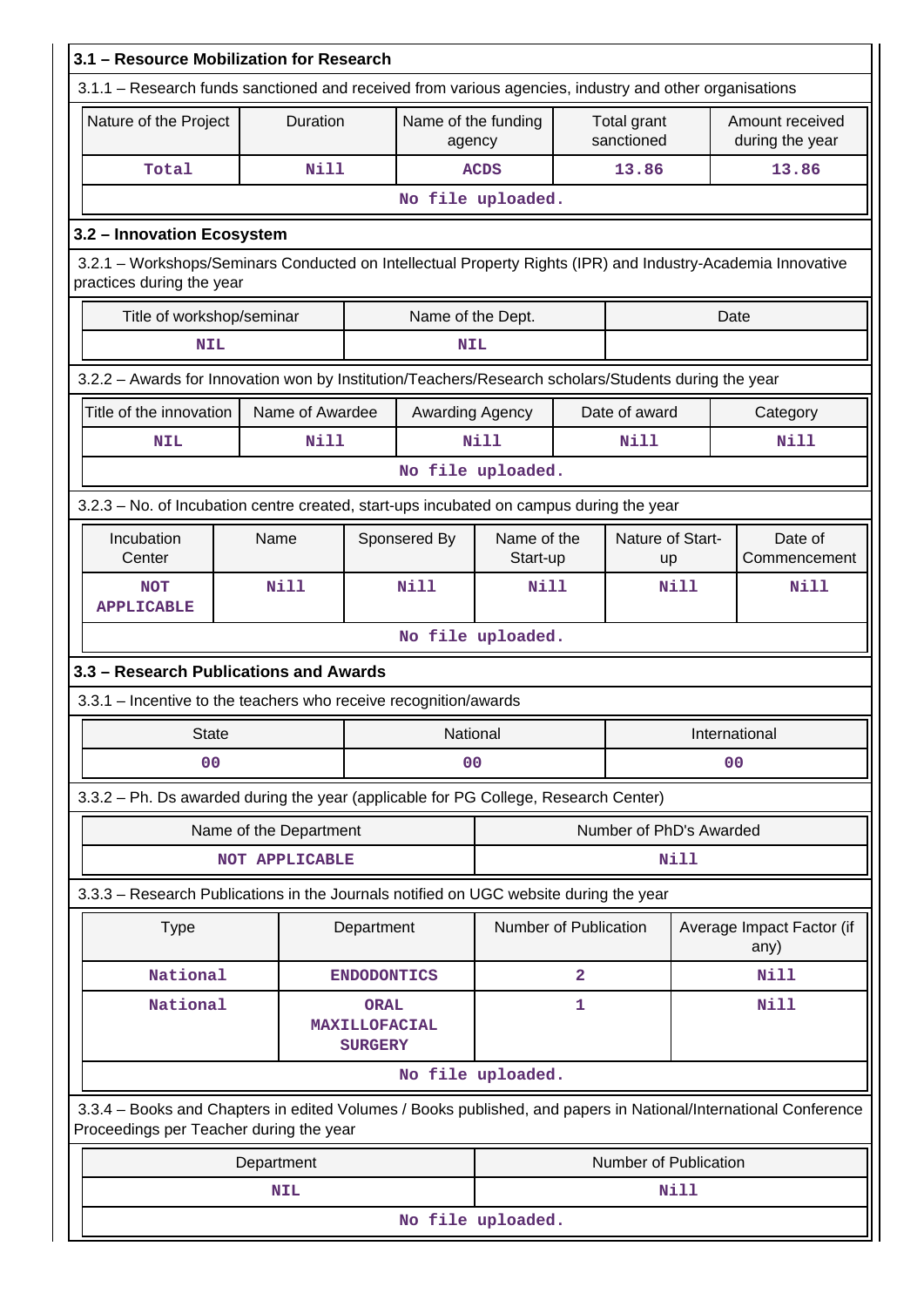3.3.5 – Bibliometrics of the publications during the last Academic year based on average citation index in Scopus/ Web of Science or PubMed/ Indian Citation Index

| Title of the<br>Paper                                                                                                                                                                                                                    | Name of<br>Author                                                                                                          | Title of journal                                           | Year of<br>publication | <b>Citation Index</b> | Institutional<br>affiliation as<br>mentioned in<br>the publication   | Number of<br>citations<br>excluding self<br>citation |
|------------------------------------------------------------------------------------------------------------------------------------------------------------------------------------------------------------------------------------------|----------------------------------------------------------------------------------------------------------------------------|------------------------------------------------------------|------------------------|-----------------------|----------------------------------------------------------------------|------------------------------------------------------|
| Impact<br>of Oral<br>Submucous<br>Fibrosis<br>on Quality<br>of life<br>Life:A<br>Cross<br>Sectional<br>Study                                                                                                                             | Dr<br>Sukhvinder<br><b>Bindra</b>                                                                                          | Journal<br>of Maxillo<br>facial and<br>Oral<br>Surgery     | 2018                   | <b>Nill</b>           | <b>ARMY</b><br><b>COLLEGE OF</b><br><b>DENTAL</b><br><b>SCIENCES</b> | Nill                                                 |
| <b>Assessment</b><br>of<br>marginal<br>integrity<br>of<br>proximal<br>composite<br>resin rest<br>orations<br>performed<br>with or<br>without ma<br>gnificatio<br>n.                                                                      | Pallavi<br>Reddy,<br>Vallari<br>Jain,<br>Mamta<br>Kaushik,<br>Roshni,<br><b>Neha</b><br>Mehra,<br>Ritu Rana,<br>Mona Yadav | Journal<br>of<br>Clinical<br>and<br>Diagnostic<br>Research | 2017                   | Nill                  | <b>ARMY</b><br><b>COLLEGE OF</b><br><b>DENTAL</b><br><b>SCIENCES</b> | <b>Nill</b>                                          |
| Marginal<br>microleaka<br>ge<br>properties<br>of activa<br>bioactive<br>restorativ<br>e and nano<br>hybridcomp<br>oste resin<br>using two<br>different<br>adhesives<br>in non<br>carious<br>cervical<br>lesions-<br>an invitro<br>study. | Mamta<br>Kaushik,<br>Mona Yadav                                                                                            | Journal<br>of West<br>African<br>College of<br>Surgeons    | 2017                   | Nill                  | <b>ARMY</b><br><b>COLLEGE OF</b><br><b>DENTAL</b><br><b>SCIENCES</b> | <b>Nill</b>                                          |
|                                                                                                                                                                                                                                          |                                                                                                                            |                                                            | View File              |                       |                                                                      |                                                      |
| 3.3.6 - h-Index of the Institutional Publications during the year. (based on Scopus/ Web of science)                                                                                                                                     |                                                                                                                            |                                                            |                        |                       |                                                                      |                                                      |
| Title of the<br>Paper                                                                                                                                                                                                                    | Name of<br>Author                                                                                                          | Title of journal                                           | Year of<br>publication | h-index               | Number of<br>citations<br>excluding self                             | Institutional<br>affiliation as<br>mentioned in      |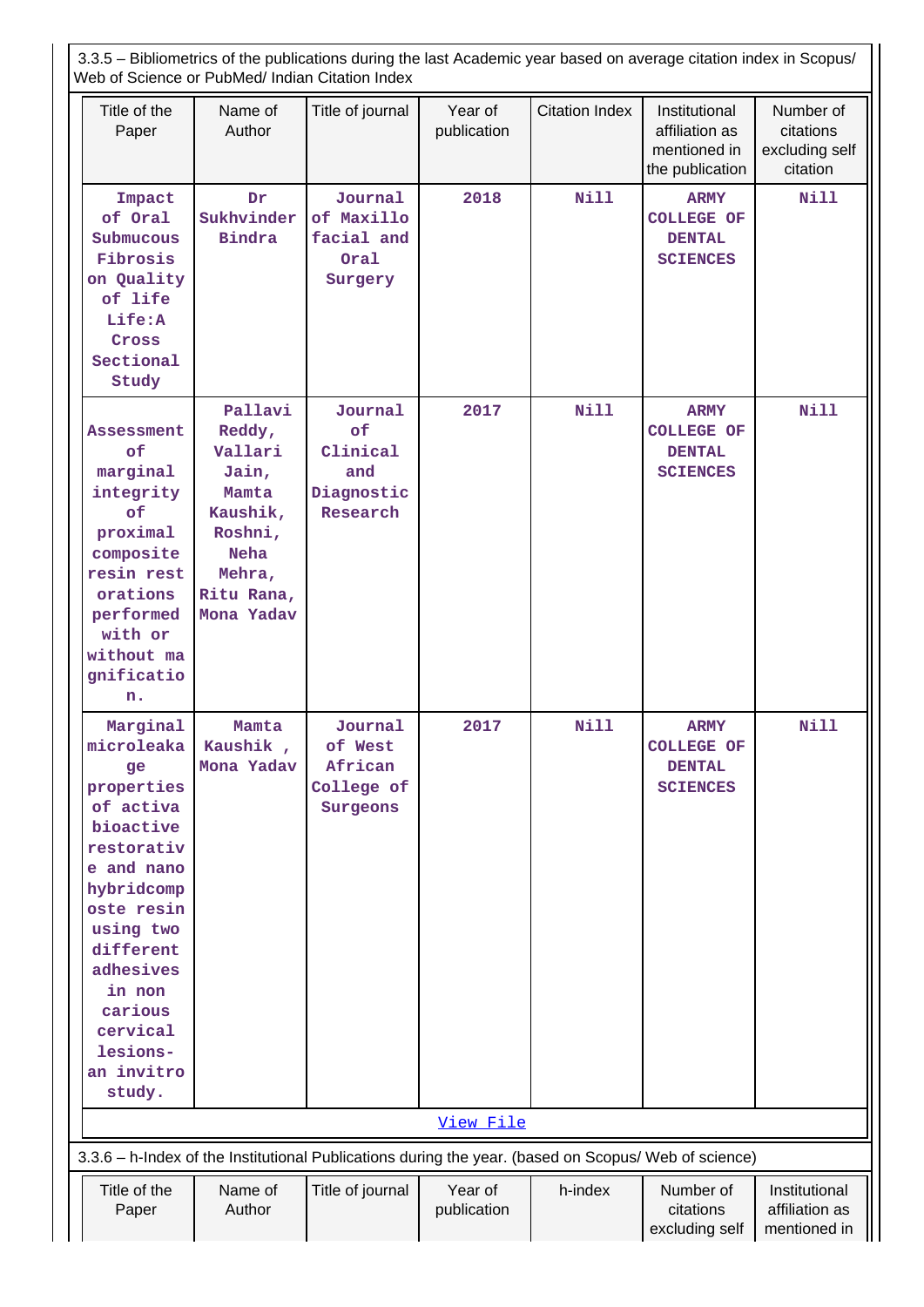|                                                                                                                                                                                                                    |  |             |                                                 |                   |           |                                                          | citation |                                        | the publication                                          |
|--------------------------------------------------------------------------------------------------------------------------------------------------------------------------------------------------------------------|--|-------------|-------------------------------------------------|-------------------|-----------|----------------------------------------------------------|----------|----------------------------------------|----------------------------------------------------------|
| <b>NIL</b>                                                                                                                                                                                                         |  | <b>Nill</b> | <b>Nill</b>                                     |                   | Nill      | Nill                                                     |          | <b>Nill</b><br><b>Nill</b>             |                                                          |
|                                                                                                                                                                                                                    |  |             |                                                 | No file uploaded. |           |                                                          |          |                                        |                                                          |
| 3.3.7 - Faculty participation in Seminars/Conferences and Symposia during the year:                                                                                                                                |  |             |                                                 |                   |           |                                                          |          |                                        |                                                          |
| Number of Faculty                                                                                                                                                                                                  |  |             | International                                   | National          |           | <b>State</b>                                             |          |                                        | Local                                                    |
| Attended/Semi<br>nars/Workshops                                                                                                                                                                                    |  |             | <b>Nill</b>                                     | 13                |           | 4                                                        |          |                                        | 35                                                       |
|                                                                                                                                                                                                                    |  |             |                                                 | No file uploaded. |           |                                                          |          |                                        |                                                          |
| 3.4 - Extension Activities                                                                                                                                                                                         |  |             |                                                 |                   |           |                                                          |          |                                        |                                                          |
| 3.4.1 – Number of extension and outreach programmes conducted in collaboration with industry, community and<br>Non- Government Organisations through NSS/NCC/Red cross/Youth Red Cross (YRC) etc., during the year |  |             |                                                 |                   |           |                                                          |          |                                        |                                                          |
| Title of the activities                                                                                                                                                                                            |  |             | Organising unit/agency/<br>collaborating agency |                   |           | Number of teachers<br>participated in such<br>activities |          |                                        | Number of students<br>participated in such<br>activities |
| Out reach<br>Program)                                                                                                                                                                                              |  |             | Satya Sai Seva<br>Organization(NGO)             |                   |           | $\overline{2}$                                           |          |                                        | 8                                                        |
| <b>OUT REACH PROGRAM</b>                                                                                                                                                                                           |  |             | Devanar Blind<br>School                         |                   |           | $\overline{\mathbf{2}}$                                  |          |                                        | 6                                                        |
| Out reach Program                                                                                                                                                                                                  |  |             | Satya Sai Seva<br>Organization(NGO)             |                   |           | $\overline{\mathbf{2}}$                                  |          |                                        | 5                                                        |
| Out reach Program                                                                                                                                                                                                  |  |             | Satya Sai Seva<br>Organization(NGO)             |                   |           | $\overline{\mathbf{2}}$                                  |          |                                        | 6                                                        |
| Out reach Program                                                                                                                                                                                                  |  |             | Commuters at<br>Public Transport<br>area        |                   |           | 1                                                        |          | 20                                     |                                                          |
| Out reach Program                                                                                                                                                                                                  |  |             | ARMY Public<br>School                           |                   |           | $\overline{2}$                                           |          | 4                                      |                                                          |
| Out reach Program                                                                                                                                                                                                  |  |             | ARMY Public<br>School                           |                   |           | 3                                                        |          | 4                                      |                                                          |
| Out reach Program                                                                                                                                                                                                  |  |             | ARMY Public<br>School                           |                   |           | $\overline{2}$                                           |          | $\overline{2}$                         |                                                          |
| Out reach Program                                                                                                                                                                                                  |  |             | Baptist Church<br>School                        |                   |           | $\overline{2}$                                           |          |                                        | 6                                                        |
| Out reach Program                                                                                                                                                                                                  |  |             | Shaurya MCEME Pre<br>Primary School             |                   |           | 1                                                        |          |                                        | 5                                                        |
|                                                                                                                                                                                                                    |  |             |                                                 |                   | View File |                                                          |          |                                        |                                                          |
| 3.4.2 - Awards and recognition received for extension activities from Government and other recognized bodies<br>during the year                                                                                    |  |             |                                                 |                   |           |                                                          |          |                                        |                                                          |
| Name of the activity                                                                                                                                                                                               |  |             | Award/Recognition                               |                   |           | <b>Awarding Bodies</b>                                   |          | Number of students<br><b>Benefited</b> |                                                          |
| <b>BLOOD DONATION</b>                                                                                                                                                                                              |  |             | <b>APPRECIATION</b><br><b>LETTER</b>            |                   |           | ROTARY CLUB                                              |          |                                        | 60                                                       |
|                                                                                                                                                                                                                    |  |             |                                                 | No file uploaded. |           |                                                          |          |                                        |                                                          |
| 3.4.3 - Students participating in extension activities with Government Organisations, Non-Government<br>Organisations and programmes such as Swachh Bharat, Aids Awareness, Gender Issue, etc. during the year     |  |             |                                                 |                   |           |                                                          |          |                                        |                                                          |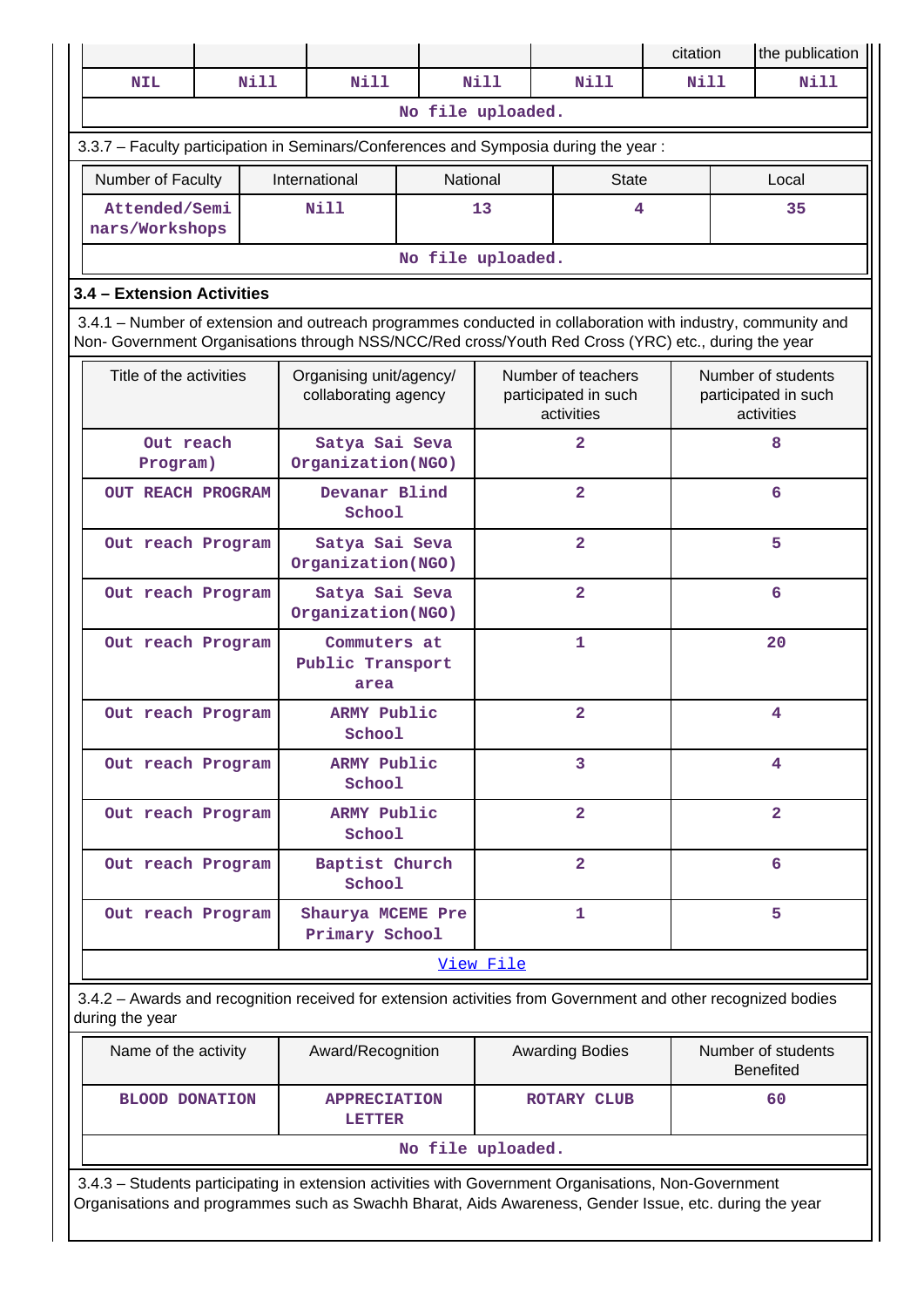| Name of the scheme                                                                                                                                       |                                                                                                                                                                            | Organising unit/Agen<br>cy/collaborating<br>agency |                    | Name of the activity |                             |            | Number of teachers<br>participated in such<br>activites |            | Number of students<br>participated in such<br>activites   |
|----------------------------------------------------------------------------------------------------------------------------------------------------------|----------------------------------------------------------------------------------------------------------------------------------------------------------------------------|----------------------------------------------------|--------------------|----------------------|-----------------------------|------------|---------------------------------------------------------|------------|-----------------------------------------------------------|
|                                                                                                                                                          |                                                                                                                                                                            | <b>ACDS</b>                                        |                    | <b>DAY</b>           | NO TOBACCO                  |            | 4                                                       |            | 40                                                        |
|                                                                                                                                                          |                                                                                                                                                                            |                                                    |                    |                      | No file uploaded.           |            |                                                         |            |                                                           |
| 3.5 - Collaborations                                                                                                                                     |                                                                                                                                                                            |                                                    |                    |                      |                             |            |                                                         |            |                                                           |
|                                                                                                                                                          | 3.5.1 – Number of Collaborative activities for research, faculty exchange, student exchange during the year                                                                |                                                    |                    |                      |                             |            |                                                         |            |                                                           |
| Nature of activity                                                                                                                                       |                                                                                                                                                                            |                                                    | Participant        |                      | Source of financial support |            |                                                         |            | Duration                                                  |
| <b>NIL</b>                                                                                                                                               |                                                                                                                                                                            |                                                    | Nill               |                      |                             | Nill       |                                                         |            | Nill                                                      |
|                                                                                                                                                          |                                                                                                                                                                            |                                                    |                    |                      | No file uploaded.           |            |                                                         |            |                                                           |
| 3.5.2 - Linkages with institutions/industries for internship, on-the- job training, project work, sharing of research<br>facilities etc. during the year |                                                                                                                                                                            |                                                    |                    |                      |                             |            |                                                         |            |                                                           |
| Nature of linkage                                                                                                                                        | <b>Duration From</b><br><b>Duration To</b><br>Title of the<br>Name of the<br>linkage<br>partnering<br>institution/<br>industry<br>/research lab<br>with contact<br>details |                                                    | Participant        |                      |                             |            |                                                         |            |                                                           |
| sharing of<br>research<br>facilities                                                                                                                     |                                                                                                                                                                            | <b>MOU</b>                                         |                    | Knack Lab            | 22/07/2016                  |            |                                                         | 21/07/2018 | 16                                                        |
|                                                                                                                                                          |                                                                                                                                                                            |                                                    |                    |                      | No file uploaded.           |            |                                                         |            |                                                           |
| 3.5.3 - MoUs signed with institutions of national, international importance, other universities, industries, corporate<br>houses etc. during the year    |                                                                                                                                                                            |                                                    |                    |                      |                             |            |                                                         |            |                                                           |
| Organisation                                                                                                                                             |                                                                                                                                                                            |                                                    | Date of MoU signed |                      | Purpose/Activities          |            |                                                         |            | Number of<br>students/teachers<br>participated under MoUs |
| knack Lab                                                                                                                                                |                                                                                                                                                                            |                                                    | 22/07/2016         |                      | research facilities         | Sharing of |                                                         | 16         |                                                           |
|                                                                                                                                                          |                                                                                                                                                                            |                                                    |                    |                      | No file uploaded.           |            |                                                         |            |                                                           |
| <b>CRITERION IV - INFRASTRUCTURE AND LEARNING RESOURCES</b>                                                                                              |                                                                                                                                                                            |                                                    |                    |                      |                             |            |                                                         |            |                                                           |
| 4.1 - Physical Facilities                                                                                                                                |                                                                                                                                                                            |                                                    |                    |                      |                             |            |                                                         |            |                                                           |
| 4.1.1 - Budget allocation, excluding salary for infrastructure augmentation during the year                                                              |                                                                                                                                                                            |                                                    |                    |                      |                             |            |                                                         |            |                                                           |
| Budget allocated for infrastructure augmentation                                                                                                         |                                                                                                                                                                            |                                                    |                    |                      |                             |            |                                                         |            | Budget utilized for infrastructure development            |
|                                                                                                                                                          |                                                                                                                                                                            | 34.75                                              |                    |                      |                             |            |                                                         | 11.42      |                                                           |
| 4.1.2 - Details of augmentation in infrastructure facilities during the year                                                                             |                                                                                                                                                                            |                                                    |                    |                      |                             |            |                                                         |            |                                                           |
|                                                                                                                                                          | <b>Facilities</b>                                                                                                                                                          |                                                    |                    |                      |                             |            | <b>Existing or Newly Added</b>                          |            |                                                           |
|                                                                                                                                                          |                                                                                                                                                                            | Classrooms with Wi-Fi OR LAN                       |                    |                      |                             |            |                                                         | Existing   |                                                           |
|                                                                                                                                                          |                                                                                                                                                                            | Video Centre                                       |                    |                      |                             |            |                                                         | Existing   |                                                           |
| Seminar halls with ICT facilities                                                                                                                        |                                                                                                                                                                            |                                                    |                    |                      |                             |            |                                                         | Existing   |                                                           |
| Classrooms with LCD facilities                                                                                                                           |                                                                                                                                                                            |                                                    |                    |                      |                             |            |                                                         | Existing   |                                                           |
|                                                                                                                                                          |                                                                                                                                                                            | Seminar Halls                                      |                    |                      | Existing                    |            |                                                         |            |                                                           |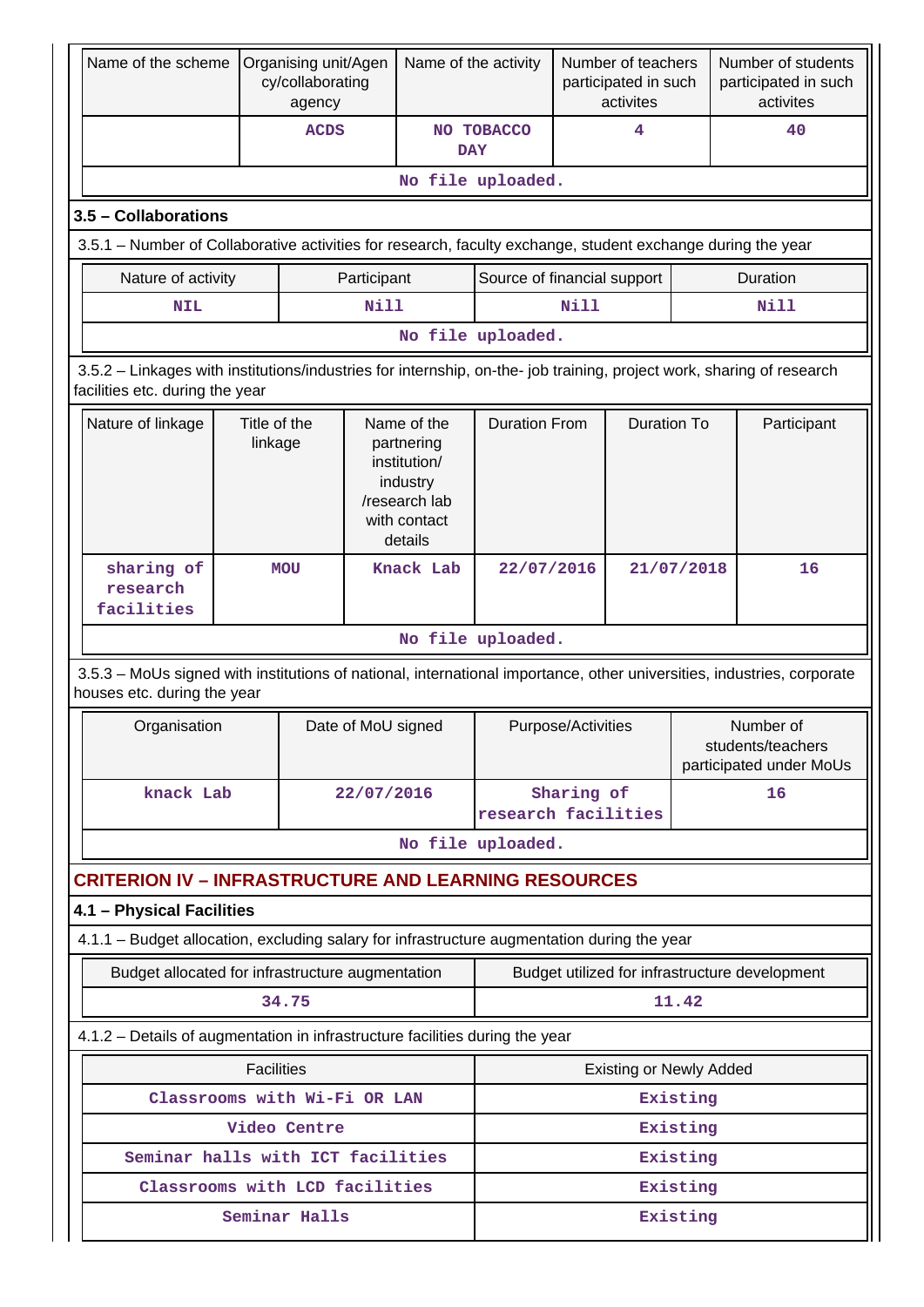| Laboratories                                                                                                                                                                                                                                            |                              |                                             |          |                                            |                            | Existing            |                                                     |                    |                 |                                                   |  |               |
|---------------------------------------------------------------------------------------------------------------------------------------------------------------------------------------------------------------------------------------------------------|------------------------------|---------------------------------------------|----------|--------------------------------------------|----------------------------|---------------------|-----------------------------------------------------|--------------------|-----------------|---------------------------------------------------|--|---------------|
|                                                                                                                                                                                                                                                         |                              | Class rooms                                 |          |                                            |                            | Existing            |                                                     |                    |                 |                                                   |  |               |
|                                                                                                                                                                                                                                                         |                              | Campus Area                                 |          |                                            |                            |                     |                                                     |                    | Existing        |                                                   |  |               |
|                                                                                                                                                                                                                                                         |                              |                                             |          |                                            |                            | View File           |                                                     |                    |                 |                                                   |  |               |
| 4.2 - Library as a Learning Resource                                                                                                                                                                                                                    |                              |                                             |          |                                            |                            |                     |                                                     |                    |                 |                                                   |  |               |
| 4.2.1 - Library is automated {Integrated Library Management System (ILMS)}                                                                                                                                                                              |                              |                                             |          |                                            |                            |                     |                                                     |                    |                 |                                                   |  |               |
|                                                                                                                                                                                                                                                         | Name of the ILMS<br>software | Nature of automation (fully<br>or patially) |          |                                            |                            |                     | Version                                             |                    |                 | Year of automation                                |  |               |
| Partially<br>2013<br><b>LIBSYS</b><br><b>LSEase</b>                                                                                                                                                                                                     |                              |                                             |          |                                            |                            |                     |                                                     |                    |                 |                                                   |  |               |
| 4.2.2 - Library Services                                                                                                                                                                                                                                |                              |                                             |          |                                            |                            |                     |                                                     |                    |                 |                                                   |  |               |
| Library<br>Service Type                                                                                                                                                                                                                                 |                              |                                             | Existing |                                            |                            | Newly Added         |                                                     |                    |                 | Total                                             |  |               |
| Text<br><b>Books</b>                                                                                                                                                                                                                                    |                              | 3177                                        |          | 3559276                                    |                            | 25                  | 76290                                               |                    | 3202            |                                                   |  | 3635566       |
| Reference<br><b>Books</b>                                                                                                                                                                                                                               |                              | 440                                         |          | 2118718                                    |                            | 17                  | 66406                                               |                    | 457             |                                                   |  | 2185124       |
| Journals                                                                                                                                                                                                                                                |                              | 38                                          |          | 1680586                                    |                            | 38                  | 1748214                                             |                    | 76              |                                                   |  | 3428800       |
| $e-$<br>Journals                                                                                                                                                                                                                                        |                              | 233                                         |          | 250000                                     |                            | <b>Nill</b>         | <b>Nill</b>                                         |                    | 233             |                                                   |  | 250000        |
|                                                                                                                                                                                                                                                         |                              |                                             |          |                                            | No file uploaded.          |                     |                                                     |                    |                 |                                                   |  |               |
| 4.2.3 - E-content developed by teachers such as: e-PG- Pathshala, CEC (under e-PG- Pathshala CEC (Under<br>Graduate) SWAYAM other MOOCs platform NPTEL/NMEICT/any other Government initiatives & institutional<br>(Learning Management System (LMS) etc |                              |                                             |          |                                            |                            |                     |                                                     |                    |                 |                                                   |  |               |
|                                                                                                                                                                                                                                                         | Name of the Teacher          |                                             |          | Name of the Module                         |                            |                     | Platform on which module<br>is developed            |                    |                 | Date of launching e-<br>content                   |  |               |
|                                                                                                                                                                                                                                                         |                              |                                             |          | No Data Entered/Not Applicable !!!         |                            |                     |                                                     |                    |                 |                                                   |  |               |
|                                                                                                                                                                                                                                                         |                              |                                             |          |                                            | No file uploaded.          |                     |                                                     |                    |                 |                                                   |  |               |
| 4.3 - IT Infrastructure                                                                                                                                                                                                                                 |                              |                                             |          |                                            |                            |                     |                                                     |                    |                 |                                                   |  |               |
| 4.3.1 - Technology Upgradation (overall)                                                                                                                                                                                                                |                              |                                             |          |                                            |                            |                     |                                                     |                    |                 |                                                   |  |               |
| <b>Type</b>                                                                                                                                                                                                                                             | <b>Total Co</b><br>mputers   | Computer<br>Lab                             |          | Internet                                   | <b>Browsing</b><br>centers | Computer<br>Centers | Office                                              |                    | Departme<br>nts | Available<br><b>Bandwidt</b><br>h (MBPS/<br>GBPS) |  | <b>Others</b> |
| Existin<br>g                                                                                                                                                                                                                                            | 54                           | $\mathbf 0$                                 |          | 0                                          | $\mathbf 0$                | 0                   | $\mathbf 0$                                         |                    | $\mathbf 0$     | $\mathbf 0$                                       |  | $\mathbf 0$   |
| Added                                                                                                                                                                                                                                                   | $\mathbf{1}$                 | $\mathbf 0$                                 |          | 0                                          | $\mathbf 0$                | 0                   | $\mathbf 0$                                         |                    | 0               | $\mathbf 0$                                       |  | 0             |
| Total                                                                                                                                                                                                                                                   | 55                           | 0                                           |          | 0                                          | $\mathbf 0$                | 0                   | 0                                                   |                    | 0               | 0                                                 |  | 0             |
| 4.3.2 - Bandwidth available of internet connection in the Institution (Leased line)                                                                                                                                                                     |                              |                                             |          |                                            |                            |                     |                                                     |                    |                 |                                                   |  |               |
|                                                                                                                                                                                                                                                         |                              |                                             |          |                                            |                            | 2 MBPS/ GBPS        |                                                     |                    |                 |                                                   |  |               |
| 4.3.3 - Facility for e-content                                                                                                                                                                                                                          |                              |                                             |          |                                            |                            |                     |                                                     |                    |                 |                                                   |  |               |
|                                                                                                                                                                                                                                                         |                              |                                             |          | Name of the e-content development facility |                            |                     | Provide the link of the videos and media centre and | recording facility |                 |                                                   |  |               |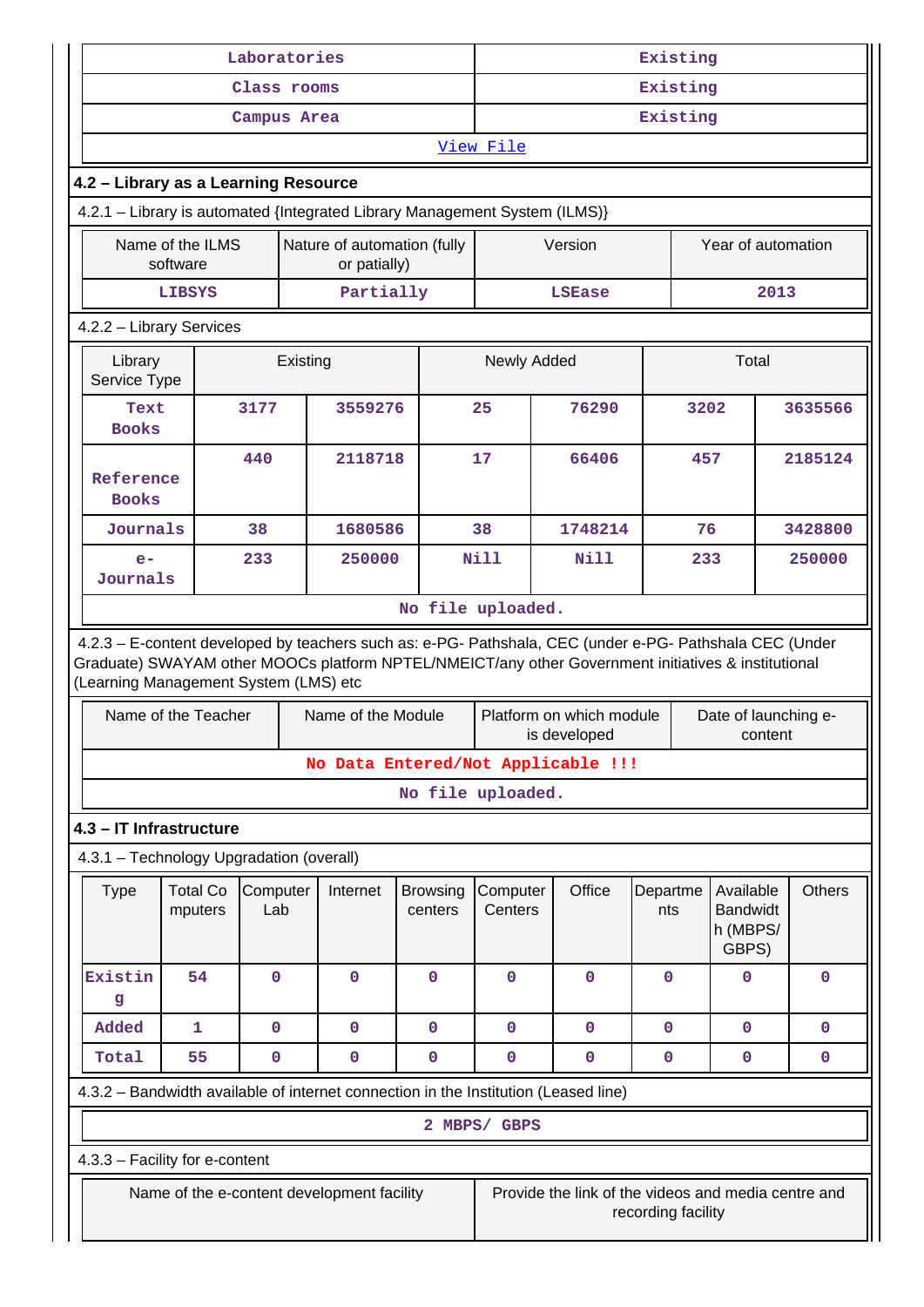## **No Data Entered/Not Applicable !!!**

## **4.4 – Maintenance of Campus Infrastructure**

 4.4.1 – Expenditure incurred on maintenance of physical facilities and academic support facilities, excluding salary component, during the year

| Assigned Budget on<br>academic facilities | Expenditure incurred on<br>maintenance of academic<br>facilities | Assigned budget on<br>physical facilities | Expenditure incurredon<br>maintenance of physical<br>facilites |
|-------------------------------------------|------------------------------------------------------------------|-------------------------------------------|----------------------------------------------------------------|
| 75                                        | 74.32                                                            | 280                                       | 276.89                                                         |

 4.4.2 – Procedures and policies for maintaining and utilizing physical, academic and support facilities - laboratory, library, sports complex, computers, classrooms etc. (maximum 500 words) (information to be available in institutional Website, provide link)

 **The College constantly encourages faculties on ICT, library resources to update learning use of other technological aids which helps in enhancement of knowledge skills. For all our courses, alternative teaching methods are adopted. Teachers are given several input sessions on innovative teaching methodologies and are instructed to adopt them. • Institution has an estate office named Central Maintenance Department. • Water supply and power supply are made available 24 hours and constant monitoring will be done for the same. • Constant monitoring of the infrastructure related problems by maintenance Department. • 24 hours security guards are available in and around the campus. • Separate conservancy is provided take care of plants and greenery in and around the campus. The college has housekeeping /technical staff for day to day upkeep/ maintenance of the premises. Annual contract with service providers for maintenance of buildings, equipment's, vehicles, computers etc. Where ever applicable annual maintenance contract is maintained into with the companies/vendors for maintenance for infrastructure facilities and equipment's in the Institution.**

## **CRITERION V – STUDENT SUPPORT AND PROGRESSION**

## **5.1 – Student Support**

5.1.1 – Scholarships and Financial Support

|                                              | Name/Title of the scheme       | Number of students                                                                                                                                                                                              | <b>Amount in Rupees</b>                         |
|----------------------------------------------|--------------------------------|-----------------------------------------------------------------------------------------------------------------------------------------------------------------------------------------------------------------|-------------------------------------------------|
| Financial Support<br>from institution        | AWES/Dakshinbharat             | 5                                                                                                                                                                                                               | 95000                                           |
| Financial Support<br>from Other Sources      |                                |                                                                                                                                                                                                                 |                                                 |
| a) National                                  | SBI/PMSS/POST<br><b>METRIC</b> | 10                                                                                                                                                                                                              | 302500                                          |
| b) International                             | <b>NIL</b>                     | Nill                                                                                                                                                                                                            | $\Omega$                                        |
|                                              |                                | View File                                                                                                                                                                                                       |                                                 |
|                                              |                                | 5.1.2 – Number of capability enhancement and development schemes such as Soft skill development, Remedial<br>coaching, Language lab, Bridge courses, Yoga, Meditation, Personal Counselling and Mentoring etc., |                                                 |
| Name of the capability<br>enhancement scheme | Date of implemetation          | Number of students<br>enrolled                                                                                                                                                                                  | Agencies involved                               |
| Carcinogenesis<br>and metastasis             | 19/04/2018                     | 64                                                                                                                                                                                                              | Army college of<br>dental sciences<br>Telangana |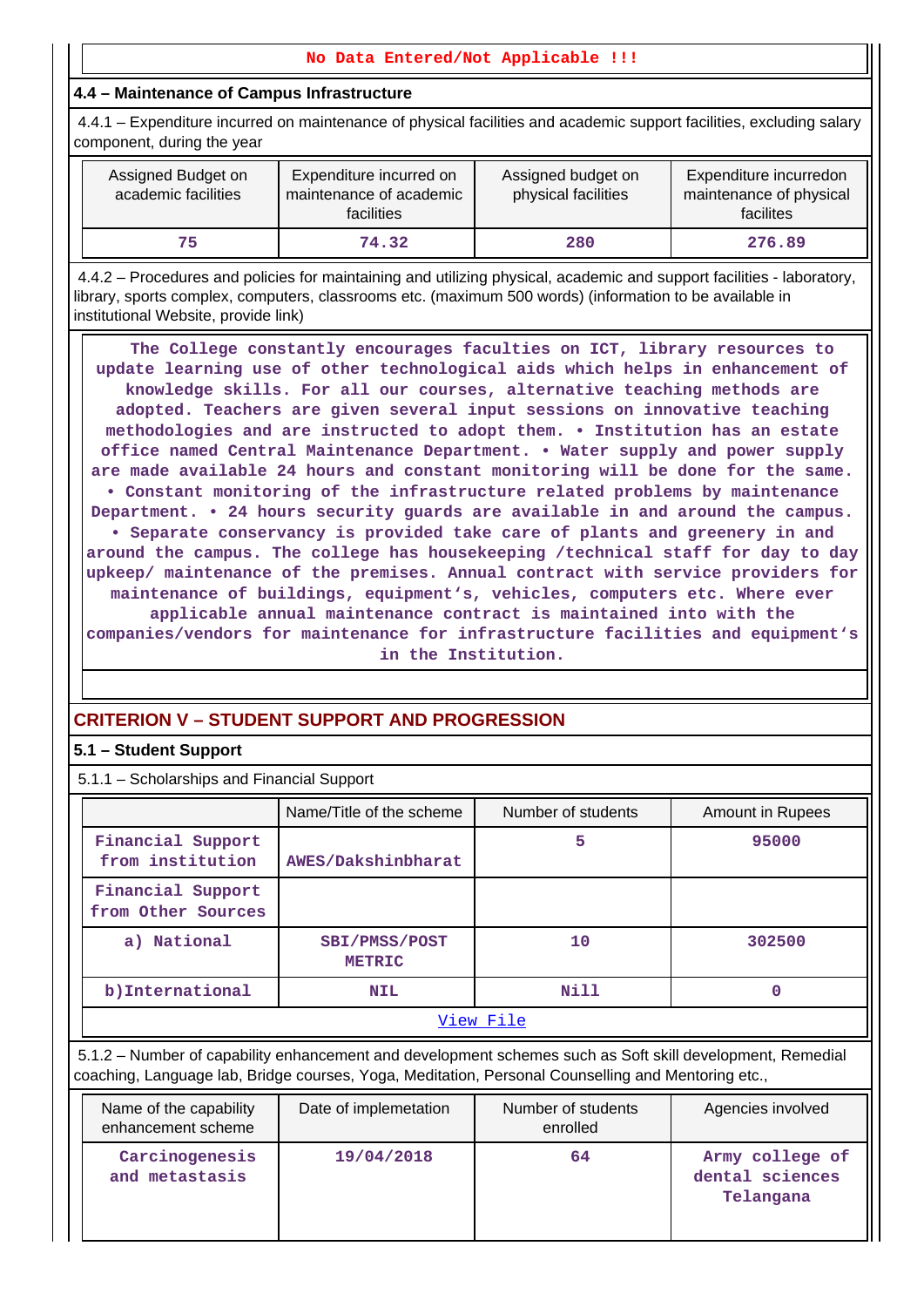| Problem based<br>learning                                                                                                                                      |                           |             | 02/04/2018                                                           | 42 <sub>2</sub>                                                             |                                                              |                                                 | Army college of<br>dental sciences<br>Telangana |
|----------------------------------------------------------------------------------------------------------------------------------------------------------------|---------------------------|-------------|----------------------------------------------------------------------|-----------------------------------------------------------------------------|--------------------------------------------------------------|-------------------------------------------------|-------------------------------------------------|
| Lecture on<br>"Magnification"                                                                                                                                  |                           |             | 22/03/2018                                                           | 40                                                                          |                                                              | Army college of<br>dental sciences<br>Telangana |                                                 |
| conservative and<br>endodontics day                                                                                                                            |                           | 17/03/2018  |                                                                      | 35                                                                          |                                                              |                                                 | Army college of<br>dental sciences<br>Telangana |
| CDE program<br>prosthodontics day                                                                                                                              |                           |             | 22/01/2018                                                           | 60                                                                          |                                                              |                                                 | Army college of<br>dental sciences<br>Telangana |
| New look at<br>Antibiotics                                                                                                                                     |                           |             | 13/11/2017                                                           | 44                                                                          |                                                              |                                                 | Army college of<br>dental sciences<br>Telangana |
| Lecture Hands on<br>course on Advance<br>Rotary system (TF 3<br>file system)                                                                                   |                           |             | 13/11/2017                                                           | 44                                                                          |                                                              |                                                 | Army college of<br>dental sciences<br>Telangana |
| Hemisection and<br>Intraligamentary<br>injection                                                                                                               |                           |             | 23/10/2017                                                           | 42                                                                          |                                                              | Army college of<br>dental sciences<br>Telangana |                                                 |
| Oral hygiene day                                                                                                                                               |                           |             | 01/08/2017                                                           | 40                                                                          |                                                              | Army college of<br>dental sciences<br>Telangana |                                                 |
| Discussion of<br>implantology cases                                                                                                                            |                           |             | 05/07/2017                                                           | 40                                                                          |                                                              |                                                 | Army college of<br>dental sciences<br>Telangana |
|                                                                                                                                                                |                           |             |                                                                      | View File                                                                   |                                                              |                                                 |                                                 |
| 5.1.3 - Students benefited by guidance for competitive examinations and career counselling offered by the<br>institution during the year                       |                           |             |                                                                      |                                                                             |                                                              |                                                 |                                                 |
| Year                                                                                                                                                           | Name of the<br>scheme     |             | Number of<br>benefited<br>students for<br>competitive<br>examination | Number of<br>benefited<br>students by<br>career<br>counseling<br>activities | Number of<br>students who<br>have passedin<br>the comp. exam |                                                 | Number of<br>studentsp placed                   |
| 2017                                                                                                                                                           |                           | <b>NEET</b> | 13                                                                   | 15                                                                          |                                                              | 8                                               | 23                                              |
|                                                                                                                                                                |                           |             |                                                                      | View File                                                                   |                                                              |                                                 |                                                 |
| 5.1.4 – Institutional mechanism for transparency, timely redressal of student grievances, Prevention of sexual<br>harassment and ragging cases during the year |                           |             |                                                                      |                                                                             |                                                              |                                                 |                                                 |
| Total grievances received                                                                                                                                      |                           |             | Number of grievances redressed                                       |                                                                             | Avg. number of days for grievance<br>redressal               |                                                 |                                                 |
|                                                                                                                                                                | <b>Nill</b>               |             |                                                                      | <b>Nill</b>                                                                 |                                                              |                                                 | Nill                                            |
|                                                                                                                                                                | 5.2 - Student Progression |             |                                                                      |                                                                             |                                                              |                                                 |                                                 |

| 5.2.1 – Details of campus placement during the year |            |
|-----------------------------------------------------|------------|
| On campus                                           | Off campus |

|        | On campus |           |               | Off campus |           |
|--------|-----------|-----------|---------------|------------|-----------|
| Nameof | Number of | Number of | <b>Nameof</b> | Number of  | Number of |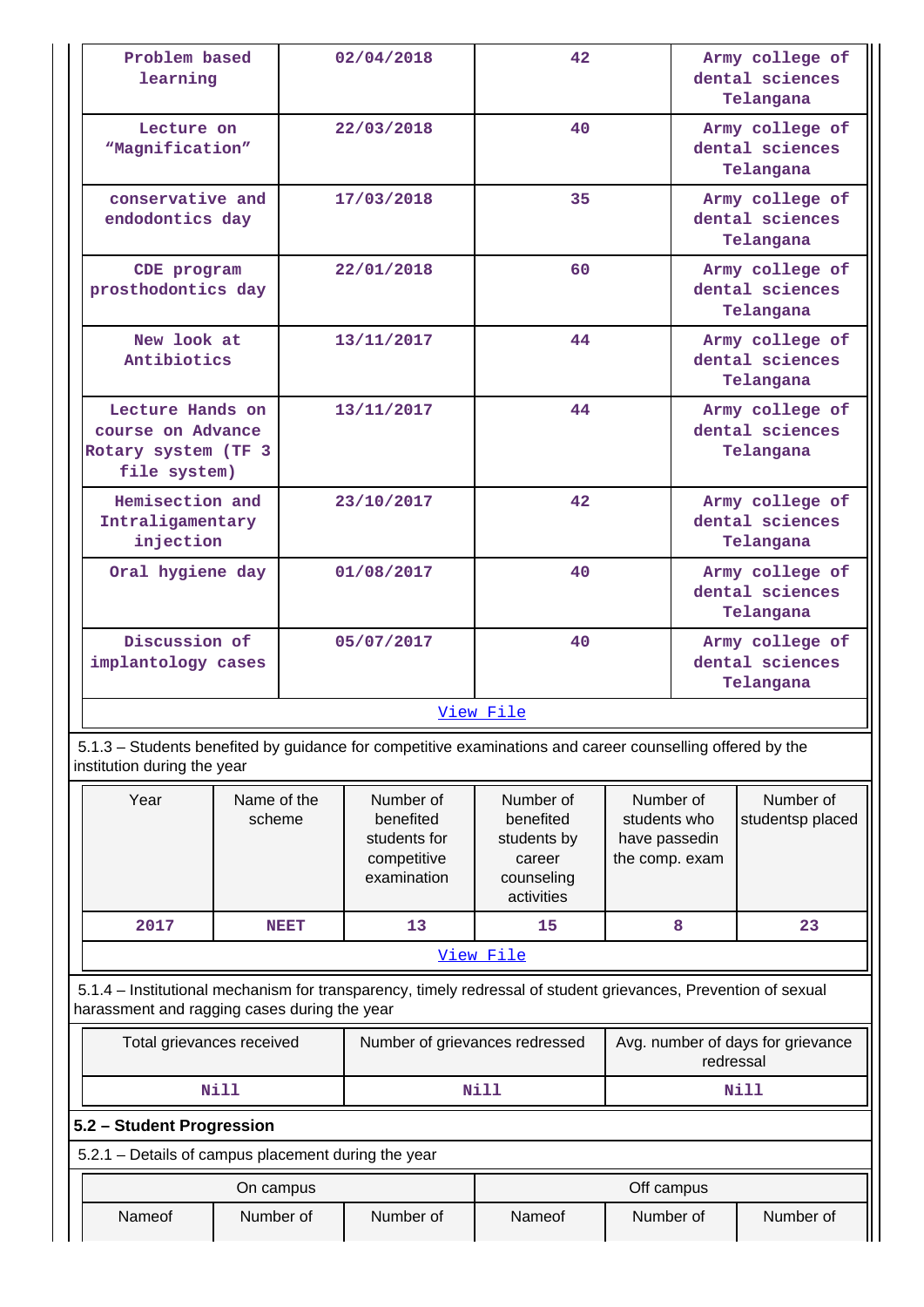| organizations<br>visited                                           | students<br>participated                                    |                             | stduents placed<br>students<br>stduents placed<br>organizations<br>visited<br>participated |                                                                                                                                                                                        |                                         |                                        |                                     |  |  |  |  |  |
|--------------------------------------------------------------------|-------------------------------------------------------------|-----------------------------|--------------------------------------------------------------------------------------------|----------------------------------------------------------------------------------------------------------------------------------------------------------------------------------------|-----------------------------------------|----------------------------------------|-------------------------------------|--|--|--|--|--|
| <b>NOT</b><br><b>APPLICABLE</b>                                    | Nill                                                        | Nill                        |                                                                                            | 00                                                                                                                                                                                     | Nill                                    |                                        | <b>Nill</b>                         |  |  |  |  |  |
|                                                                    |                                                             |                             |                                                                                            | No file uploaded.                                                                                                                                                                      |                                         |                                        |                                     |  |  |  |  |  |
|                                                                    |                                                             |                             |                                                                                            | 5.2.2 - Student progression to higher education in percentage during the year                                                                                                          |                                         |                                        |                                     |  |  |  |  |  |
| Year                                                               | Number of<br>students<br>enrolling into<br>higher education | Programme<br>graduated from |                                                                                            | Depratment<br>graduated from                                                                                                                                                           | Name of<br>institution joined           |                                        | Name of<br>programme<br>admitted to |  |  |  |  |  |
| <b>Nill</b><br>8<br>Nill<br>2017<br><b>DENTISTRY</b><br><b>BDS</b> |                                                             |                             |                                                                                            |                                                                                                                                                                                        |                                         |                                        |                                     |  |  |  |  |  |
|                                                                    |                                                             |                             |                                                                                            | View File                                                                                                                                                                              |                                         |                                        |                                     |  |  |  |  |  |
|                                                                    |                                                             |                             |                                                                                            | 5.2.3 - Students qualifying in state/ national/ international level examinations during the year<br>(eg:NET/SET/SLET/GATE/GMAT/CAT/GRE/TOFEL/Civil Services/State Government Services) |                                         |                                        |                                     |  |  |  |  |  |
|                                                                    | Items                                                       |                             |                                                                                            |                                                                                                                                                                                        | Number of students selected/ qualifying |                                        |                                     |  |  |  |  |  |
|                                                                    | <b>NET</b>                                                  |                             |                                                                                            |                                                                                                                                                                                        | 8                                       |                                        |                                     |  |  |  |  |  |
|                                                                    |                                                             |                             |                                                                                            | View File                                                                                                                                                                              |                                         |                                        |                                     |  |  |  |  |  |
|                                                                    |                                                             |                             |                                                                                            | 5.2.4 - Sports and cultural activities / competitions organised at the institution level during the year                                                                               |                                         |                                        |                                     |  |  |  |  |  |
|                                                                    | Activity                                                    |                             | Level                                                                                      |                                                                                                                                                                                        |                                         |                                        | <b>Number of Participants</b>       |  |  |  |  |  |
|                                                                    |                                                             |                             | <b>INSTITUTION</b>                                                                         |                                                                                                                                                                                        |                                         | 120                                    |                                     |  |  |  |  |  |
|                                                                    | <b>TATVA</b>                                                |                             |                                                                                            |                                                                                                                                                                                        |                                         | 6<br><b>SPORTS</b><br>STATE/UNIVERSITY |                                     |  |  |  |  |  |
|                                                                    |                                                             |                             |                                                                                            |                                                                                                                                                                                        |                                         |                                        |                                     |  |  |  |  |  |
|                                                                    |                                                             |                             |                                                                                            | View File                                                                                                                                                                              |                                         |                                        |                                     |  |  |  |  |  |
|                                                                    | 5.3 - Student Participation and Activities                  |                             |                                                                                            |                                                                                                                                                                                        |                                         |                                        |                                     |  |  |  |  |  |
|                                                                    | level (award for a team event should be counted as one)     |                             |                                                                                            | 5.3.1 – Number of awards/medals for outstanding performance in sports/cultural activities at national/international                                                                    |                                         |                                        |                                     |  |  |  |  |  |
| Year                                                               | Name of the<br>award/medal                                  | National/<br>Internaional   | Number of<br>awards for<br><b>Sports</b>                                                   | Number of<br>awards for<br>Cultural                                                                                                                                                    | Student ID<br>number                    |                                        | Name of the<br>student              |  |  |  |  |  |
| Nill                                                               | <b>NIL</b>                                                  | <b>Nill</b>                 |                                                                                            | Nill<br>Nill                                                                                                                                                                           | 0 <sup>0</sup>                          |                                        | 0 <sub>0</sub>                      |  |  |  |  |  |
|                                                                    |                                                             |                             |                                                                                            | View File                                                                                                                                                                              |                                         |                                        |                                     |  |  |  |  |  |
|                                                                    | the institution (maximum 500 words)                         |                             |                                                                                            | 5.3.2 – Activity of Student Council & representation of students on academic & administrative bodies/committees of                                                                     |                                         |                                        |                                     |  |  |  |  |  |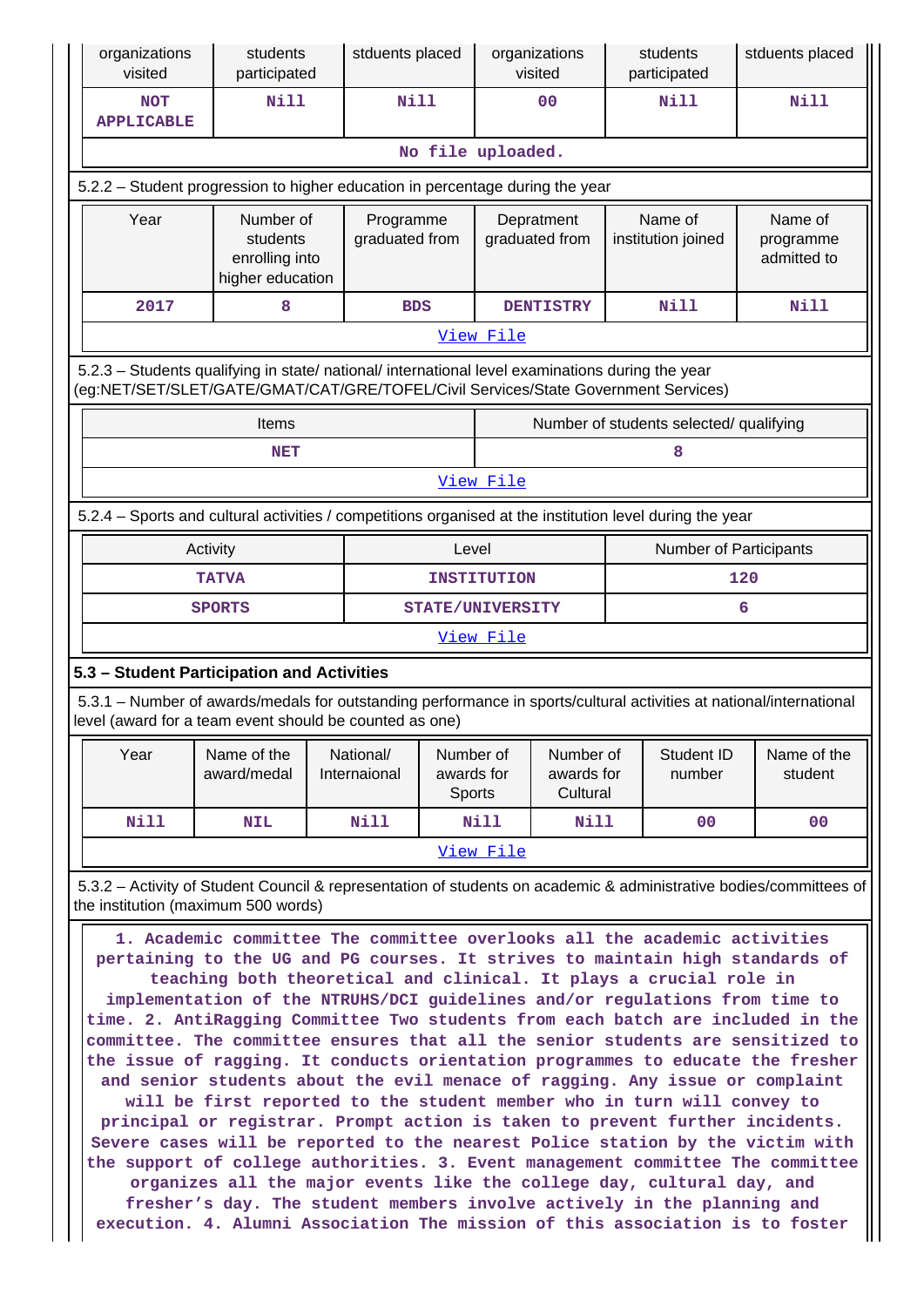**beneficial connection among alumni, students, faculty, administration and staff. To implement this, the association works with the office of alumni. 5. Library committee The committee works to maintain and upgrade the library. It takes the feedback from the staff, students and recommends necessary actions for the benefit of everyone. 6. Disciplinary committee The regulations of the college expect all the students and staff to be disciplined and principled. Any act of indiscipline is first noted by the student members and later on to the committee for further action.**

## **5.4 – Alumni Engagement**

5.4.1 – Whether the institution has registered Alumni Association?

 **Yes**

 **The alumni association of ACDS was registered on 16th January 2014 under the Andhra Pradesh Society's registration act 2011. The institution works in close coordination with alumni in fulfilling the following objectives 1. To provide opportunities for alumni to volunteer their time and talent on behalf of the college and its students. 2. To provide a platform among past and present students for exchange of information and ideas communicate their accomplishments, interests and concerns to the present students of the college. 3. To support fund raising activities for education, research, and outreach activities. 4. To organize conferences, seminars, workshops, study circle and health care programmes. The annual general body meets of alumni association is planned every year.**

5.4.2 – No. of enrolled Alumni:

**270**

5.4.3 – Alumni contribution during the year (in Rupees) :

**261238**

5.4.4 – Meetings/activities organized by Alumni Association :

**NIL** 

#### **CRITERION VI – GOVERNANCE, LEADERSHIP AND MANAGEMENT**

#### **6.1 – Institutional Vision and Leadership**

 6.1.1 – Mention two practices of decentralization and participative management during the last year (maximum 500 words)

 **The institute believes in participative management and collective growth. The institution follows a systematic decision-making process based on the hierarchical positions with the management being the final decision-making authority. The management conducts monthly meetings with its entire institutional heads to discuss various issues of prime importance. The decisions taken in the management meeting are conveyed to and discussed with heads of all departments, administrative and support staff in the monthly held college council meetings for necessary follow up and actions. The HOD's hold regular meetings of the departmental faculty and support staff to look into any deficiencies at the grass root departmental level. All committee heads also conduct regular meetings of their respective committees for problems related to administration, academics as well as hospital care services and report is submitted to the principal. Meetings between management and faculty heads along with principal are arranged for making strategic decisions for infrastructure development as and when required. Feedback and recommendations from all stake holders is given due importance while making policy decisions. All committees are also given duties and responsibilities to function independently for institutional quality enhancement. For smooth functioning of Institute**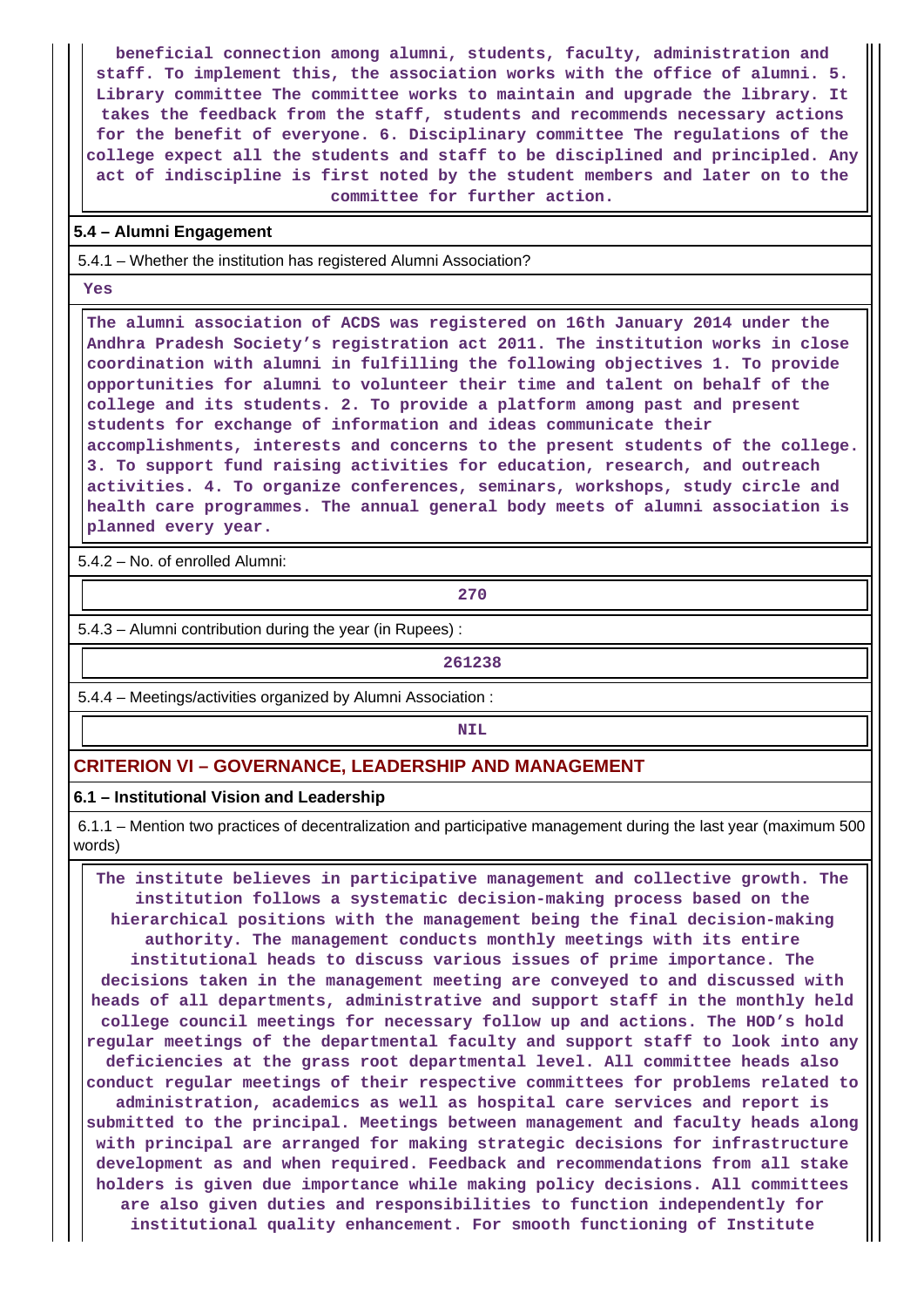**surrounding Campus, various committees are formed which are represented by faculty members. Their duties and responsibilities are well defined, and they are held accountable for the same. These duties help the staff to develop and inculcate a feeling of responsibility and also to fine tune their leadership qualities. Every Department organizes Webinars, various scientific, cocurricular social workshops and programs /activities which gives the students and the departmental staff an opportunity to execute their managerial and organizational skills. Staff and students are encouraged to participate in various co-curricular and extracurricular activities, to explore their individual hidden talents. Management conducts regular meetings with principal, registrar all heads of the departments for making strategic decisions for infrastructure development grants necessary funds for these developmental plans. All major infrastructural projects, welfare projects, financial expenditure etc. conceived in well established Standard Operating Procedures. These are monitored by principal, registrar and the committees finally approved by management.**

| 6.1.2 - Does the institution have a Management Information System (MIS)? |  |  |
|--------------------------------------------------------------------------|--|--|
|--------------------------------------------------------------------------|--|--|

*Yes* 

## **6.2 – Strategy Development and Deployment**

6.2.1 – Quality improvement strategies adopted by the institution for each of the following (with in 100 words each):

| <b>Strategy Type</b>                 | Details                                                                                                                           |
|--------------------------------------|-----------------------------------------------------------------------------------------------------------------------------------|
| Industry Interaction / Collaboration | experiential learning has been<br>provided through industrial interaction<br>to understand the concepts better                    |
| Research and Development             | MOU with various organisations so as<br>to ease the research process                                                              |
| Teaching and Learning                | Digital teaching is implemented into<br>teaching curriculum to increase the<br>efficiency of the teaching and learning<br>methods |
| Curriculum Development               | case based learning is involved into<br>curriculum to increase the knowledge<br>and skills                                        |

6.2.2 – Implementation of e-governance in areas of operations:

| E-governace area     | <b>Details</b>                                                                                               |  |  |  |
|----------------------|--------------------------------------------------------------------------------------------------------------|--|--|--|
| Administration       | e library is installed in all pg<br>students devices for easy access to<br>online journals                   |  |  |  |
| Finance and Accounts | online transfer of salaries to all<br>employees to have a hassle free<br>transaction and account maintenance |  |  |  |

#### **6.3 – Faculty Empowerment Strategies**

 6.3.1 – Teachers provided with financial support to attend conferences / workshops and towards membership fee of professional bodies during the year

| Year | Name of Teacher | Name of conference/<br>professional body for<br>workshop attended<br>for which financial<br>which membership<br>fee is provided<br>support provided |               | Amount of support |
|------|-----------------|-----------------------------------------------------------------------------------------------------------------------------------------------------|---------------|-------------------|
| 2017 | DR PRASAD       | <b>52ND INDIAN</b>                                                                                                                                  | <b>INDIAN</b> | 12160             |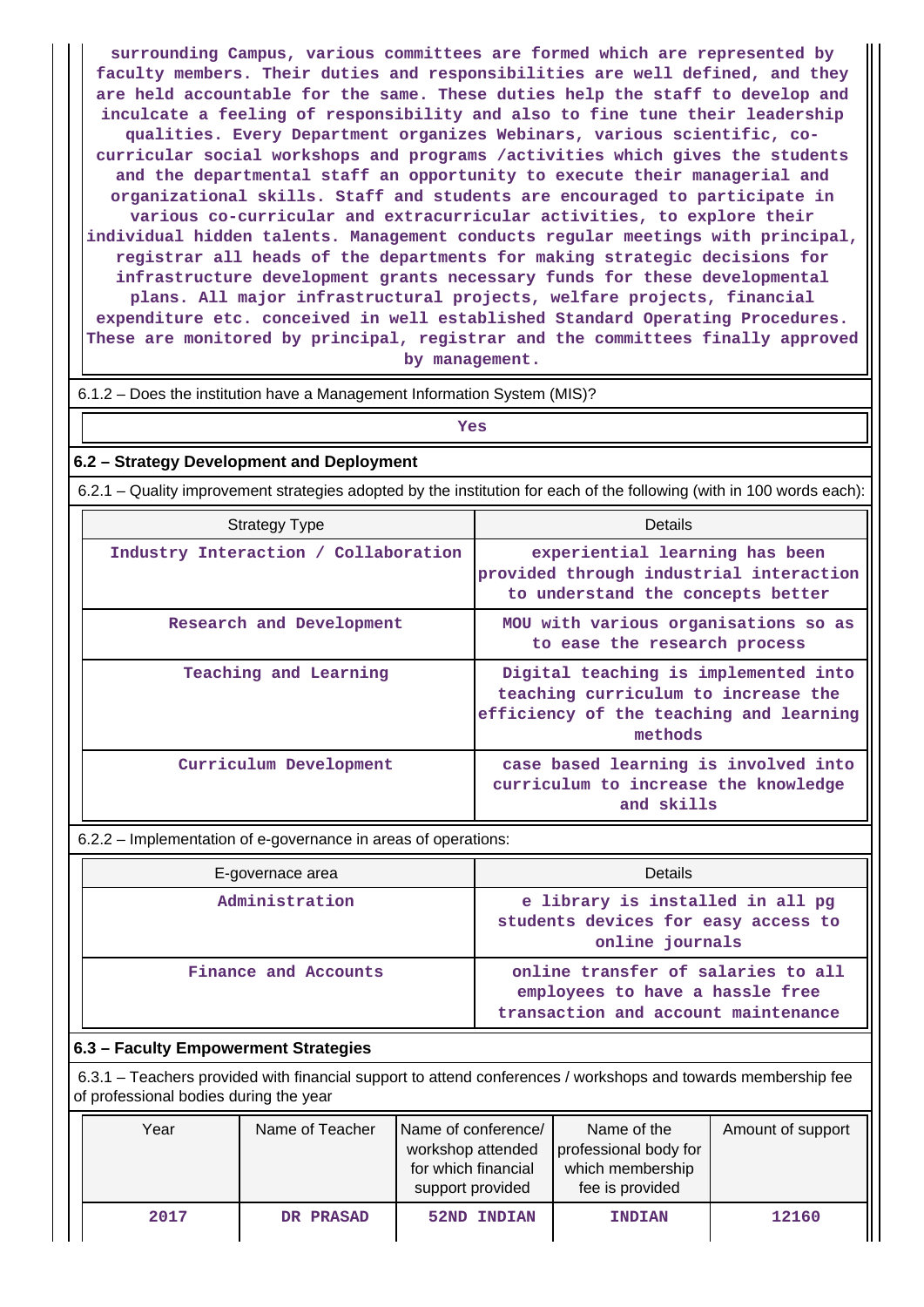|                                                                                                                                                                                            |                                                                                                                                                                 | <b>CHITRA</b>                                                                               |                                    |                                                                                                   | <b>ORTHODONTIC</b><br><b>CONFERENCE</b>                                                                                              |                                                           | ORTHODONTIC<br><b>SOCIETY</b> |            |                                                  |                                                      |                  |  |
|--------------------------------------------------------------------------------------------------------------------------------------------------------------------------------------------|-----------------------------------------------------------------------------------------------------------------------------------------------------------------|---------------------------------------------------------------------------------------------|------------------------------------|---------------------------------------------------------------------------------------------------|--------------------------------------------------------------------------------------------------------------------------------------|-----------------------------------------------------------|-------------------------------|------------|--------------------------------------------------|------------------------------------------------------|------------------|--|
| 2017                                                                                                                                                                                       |                                                                                                                                                                 | DR VVR<br><b>KRISHNA MURTHY</b>                                                             |                                    |                                                                                                   |                                                                                                                                      | <b>39TH ISPPD</b><br><b>NATIONAL</b><br><b>CONFERENCE</b> |                               |            | <b>ISPPD</b>                                     |                                                      | 14672            |  |
|                                                                                                                                                                                            |                                                                                                                                                                 |                                                                                             |                                    |                                                                                                   |                                                                                                                                      | View File                                                 |                               |            |                                                  |                                                      |                  |  |
|                                                                                                                                                                                            | 6.3.2 - Number of professional development / administrative training programmes organized by the College for<br>teaching and non teaching staff during the year |                                                                                             |                                    |                                                                                                   |                                                                                                                                      |                                                           |                               |            |                                                  |                                                      |                  |  |
| Year                                                                                                                                                                                       |                                                                                                                                                                 | Title of the<br>professional<br>development<br>programme<br>organised for<br>teaching staff |                                    | Title of the<br>administrative<br>training<br>programme<br>organised for<br>non-teaching<br>staff | From date                                                                                                                            |                                                           | To Date                       |            | Number of<br>participants<br>(Teaching<br>staff) | Number of<br>participants<br>(non-teaching<br>staff) |                  |  |
| 2017                                                                                                                                                                                       |                                                                                                                                                                 | <b>TEACHER</b><br><b>TRAINING</b><br><b>WORKSHOP</b>                                        | <b>TRAINING</b><br><b>WORKSHOP</b> | <b>TEACHER</b>                                                                                    | 06/10/2017                                                                                                                           |                                                           |                               | 07/10/2017 |                                                  | 74                                                   | <b>Nill</b>      |  |
| 2017                                                                                                                                                                                       |                                                                                                                                                                 | HANDS ON<br><b>COURSE ON</b><br><b>ADVANCE</b><br><b>ROTARY</b><br><b>SYSTEM</b>            |                                    | (TF <sub>3</sub> )<br>FILE<br>SYSTEM )<br>BY KAVO<br><b>KERR</b>                                  | 13/12/2017                                                                                                                           |                                                           |                               | 13/12/2017 |                                                  | 74                                                   | Nill             |  |
|                                                                                                                                                                                            | View File                                                                                                                                                       |                                                                                             |                                    |                                                                                                   |                                                                                                                                      |                                                           |                               |            |                                                  |                                                      |                  |  |
| 6.3.3 - No. of teachers attending professional development programmes, viz., Orientation Programme, Refresher<br>Course, Short Term Course, Faculty Development Programmes during the year |                                                                                                                                                                 |                                                                                             |                                    |                                                                                                   |                                                                                                                                      |                                                           |                               |            |                                                  |                                                      |                  |  |
| Title of the<br>professional<br>development<br>programme                                                                                                                                   |                                                                                                                                                                 | Number of teachers                                                                          | who attended                       | From Date                                                                                         |                                                                                                                                      |                                                           |                               | To date    |                                                  | Duration                                             |                  |  |
| <b>TEACHER</b><br><b>TRAINING</b><br><b>WORKSHOP</b>                                                                                                                                       |                                                                                                                                                                 |                                                                                             | 74                                 |                                                                                                   | 10/06/2017                                                                                                                           |                                                           | 10/06/2017                    |            |                                                  | 06                                                   |                  |  |
|                                                                                                                                                                                            | 74<br><b>HANDS ON</b><br><b>COURSE ON</b><br><b>ADVANCE ROTARY</b><br>SYSTEM(TF3 FILE<br>SYSTEM ) BY<br><b>KAVO KERR</b>                                        |                                                                                             |                                    | 13/12/2017                                                                                        |                                                                                                                                      | 13/12/2017                                                |                               | 06         |                                                  |                                                      |                  |  |
|                                                                                                                                                                                            |                                                                                                                                                                 |                                                                                             |                                    |                                                                                                   |                                                                                                                                      | <u>View File</u>                                          |                               |            |                                                  |                                                      |                  |  |
| 6.3.4 - Faculty and Staff recruitment (no. for permanent recruitment):                                                                                                                     |                                                                                                                                                                 |                                                                                             |                                    |                                                                                                   |                                                                                                                                      |                                                           |                               |            |                                                  |                                                      |                  |  |
|                                                                                                                                                                                            |                                                                                                                                                                 | Teaching                                                                                    |                                    |                                                                                                   |                                                                                                                                      |                                                           |                               |            | Non-teaching                                     |                                                      |                  |  |
|                                                                                                                                                                                            | Full Time<br>Permanent                                                                                                                                          |                                                                                             |                                    |                                                                                                   |                                                                                                                                      |                                                           |                               | Permanent  |                                                  |                                                      | <b>Full Time</b> |  |
| 15                                                                                                                                                                                         |                                                                                                                                                                 |                                                                                             |                                    | 15                                                                                                |                                                                                                                                      |                                                           |                               | Nill       |                                                  |                                                      | Nill             |  |
| $6.3.5$ – Welfare schemes for                                                                                                                                                              |                                                                                                                                                                 |                                                                                             |                                    |                                                                                                   |                                                                                                                                      |                                                           |                               |            |                                                  |                                                      |                  |  |
|                                                                                                                                                                                            | Teaching                                                                                                                                                        |                                                                                             |                                    |                                                                                                   | Non-teaching                                                                                                                         |                                                           |                               |            |                                                  | <b>Students</b>                                      |                  |  |
| Group Personnel<br>Accident Policy Festival<br>Incentive Annual                                                                                                                            |                                                                                                                                                                 |                                                                                             |                                    |                                                                                                   | Group Personnel<br>Merit cum mean<br>Accident Policy, ESIC,<br>scholarships, medical<br>EPFO, Annual Increment,<br>facilities, Group |                                                           |                               |            |                                                  |                                                      |                  |  |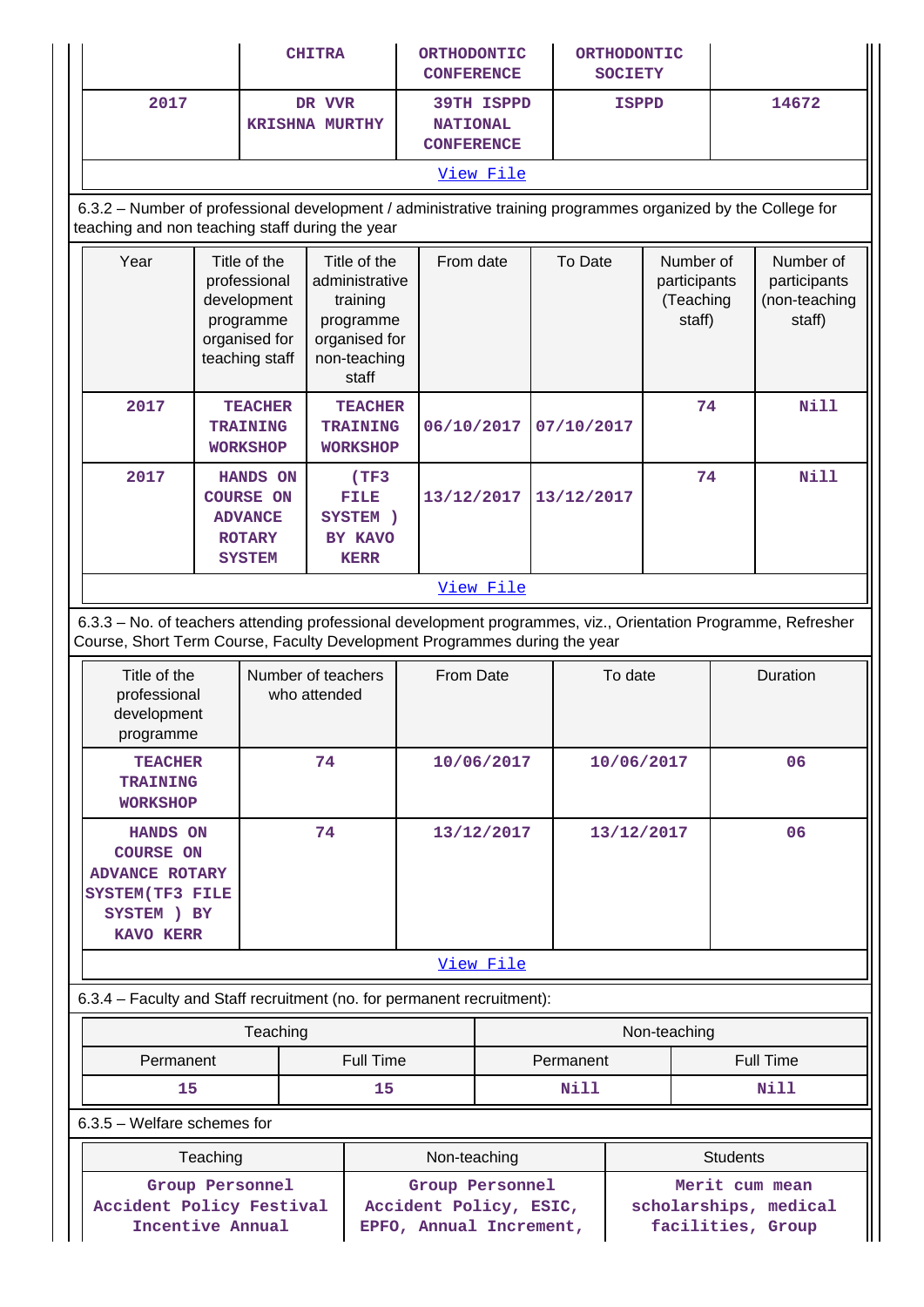| Increment Payment of TA<br>DA HRA Incentive on<br>acquisition of MPhil PhD<br>qualification Payment of<br>NPA to Principals of ACDS<br>Stagnation increment<br>Officiating Allowance for<br>Registrar/Principal Paid<br>Maternity Leave<br>Subsidized Rental<br>Quarters Subsidized Food<br>at College Mess<br>Subsidized Treatment<br>Charges Leave Entitlement<br>Vaccination Programme<br>Payment of interim relief<br>Age relaxation Vacation<br>leave | Loan, Funeral allowance,<br>Ex- Gratia, Festival<br>Incentive, Leave<br>Entitlement, Leave<br>Encashment, Paid<br>Maternity Leave,<br>Subsidized Rental<br>Quarters, Subsidized Food<br>at College Mess<br>Subsidized Treatment<br>Charges Vaccination<br>programme Service<br>Gratuity Uniform<br>extension of retirement<br>age for administrative<br>staff to 65 yrs | Personnel Accident<br>Policy, placements, old<br>students alumini<br>association |
|------------------------------------------------------------------------------------------------------------------------------------------------------------------------------------------------------------------------------------------------------------------------------------------------------------------------------------------------------------------------------------------------------------------------------------------------------------|-------------------------------------------------------------------------------------------------------------------------------------------------------------------------------------------------------------------------------------------------------------------------------------------------------------------------------------------------------------------------|----------------------------------------------------------------------------------|
|------------------------------------------------------------------------------------------------------------------------------------------------------------------------------------------------------------------------------------------------------------------------------------------------------------------------------------------------------------------------------------------------------------------------------------------------------------|-------------------------------------------------------------------------------------------------------------------------------------------------------------------------------------------------------------------------------------------------------------------------------------------------------------------------------------------------------------------------|----------------------------------------------------------------------------------|

## **6.4 – Financial Management and Resource Mobilization**

6.4.1 – Institution conducts internal and external financial audits regularly (with in 100 words each)

 **Accounts of the college are maintained digitally in an integrated Hospital Management System and Accounting software. The college conducts internal and external audits, payments through cheques (maximum), purchase based on tenders and quotations ensuring greater transparency in transactions. The accounting of the college is computerized using the package Tally ERP 9 facilitates accounting and auditing processes in a rigorous and reliable manner. As the college does not receive funds from state government, audit by government department is not followed. The funds are either obtained by the management AWES or from the HQ TASA, HQ Dakshin Bharath Area (DB Area), HQ Southern Command, project funds from various command structure of Army, Corporate social responsibility fund etc. There is an annual audit done by the officers from HQ, TASA or HQ BD Area for all accounts. Internal audit is done on Quarterly basis by the Audit Committee. Internal audits are done on a regular frequency basis by the internal audit team. All the tender process is followed as per norms which starts with the formation of board of officers for giving call for quotations, another board of members from selecting the vendor and final board to ensure that we received the desired materials/equipment or any other purchase made as per the requirements. The final payment is done after verification and approval from all these boards are obtained as well as vouchers from the vendor are verified. The external audit of Finance and Accounts of the college is annually done by independent statutory certified auditor usually a firm of charted accountants selected for three years through tender process for auditing the accounts of the college. The Auditor draws audits the accounts on yearly basis and gives his report. Points raised by the auditors are discussed with the IMC of the college and compliance is ensured. There has been no adverse comment on the accounts by the auditors. Every year audit reports are filed with Income Tax department. Audit Reports of each year are placed with the financials of the respective year. He is also responsible for submission of TDS as per the income tax guidelines for all the faculty as well as taking care of proper deduction PF, EPF to the eligible faculty.**

 6.4.2 – Funds / Grants received from management, non-government bodies, individuals, philanthropies during the year(not covered in Criterion III)

| Name of the non government<br>funding agencies /individuals | Funds/ Grnats received in Rs. | Purpose           |
|-------------------------------------------------------------|-------------------------------|-------------------|
| Army Welfare                                                | 2209000                       | Dental Equipments |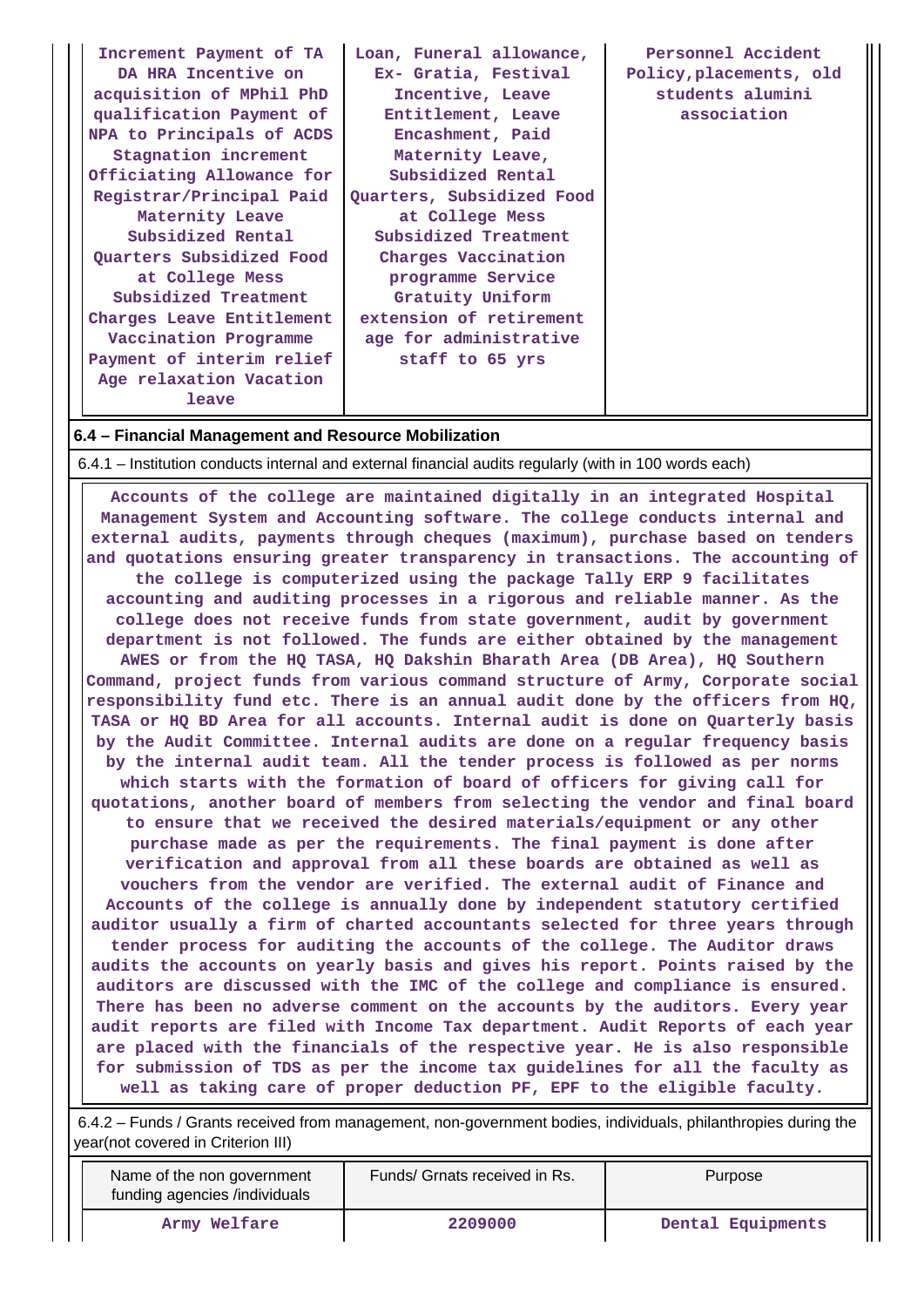[View File](https://assessmentonline.naac.gov.in/public/Postacc/Funds_or_Grants/19557_Funds_or_Grants_1645854391.xlsx)

6.4.3 – Total corpus fund generated

## **No Data Entered/Not Applicable !!!**

#### **6.5 – Internal Quality Assurance System**

6.5.1 – Whether Academic and Administrative Audit (AAA) has been done?

| Audit Type     | External                 |                                      | Internal |                             |     |                             |
|----------------|--------------------------|--------------------------------------|----------|-----------------------------|-----|-----------------------------|
|                | Yes/No<br>Agency         |                                      | Yes/No   | Authority                   |     |                             |
| Academic       | <b>DCI</b><br><b>Yes</b> |                                      |          |                             | Yes | Internal<br>Audit Committee |
| Administrative | Yes                      | Admin and<br>Technical<br>Inspection | Yes      | Internal<br>Audit Committee |     |                             |

6.5.2 – Activities and support from the Parent – Teacher Association (at least three)

 **PTM will be held every year to discuss about the student, attendance, internal assessment marks, student performance, any disciplinary issues, mess, hostel and fees dues etc.**

6.5.3 – Development programmes for support staff (at least three)

**NIL** 

6.5.4 – Post Accreditation initiative(s) (mention at least three)

 **NATIONAL SEMINAR IN DEPT OF PERIODONTICS, PROSTHODONTICS ENDODONTICS PG GIRLS HOSTEL ESTABLISHMENT OF CANTEEN**

6.5.5 – Internal Quality Assurance System Details

| a) Submission of Data for AISHE portal | Yes |
|----------------------------------------|-----|
| b) Participation in NIRF               | No  |
| c)ISO certification                    | No  |
| d)NBA or any other quality audit       | No  |

6.5.6 – Number of Quality Initiatives undertaken during the year

| Year | Name of quality<br>initiative by IQAC           | Date of<br>conducting IQAC | Duration From | Duration To | Number of<br>participants |
|------|-------------------------------------------------|----------------------------|---------------|-------------|---------------------------|
| 2017 | Orientation<br>Programme<br>for MDS<br>students | 01/06/2017                 | 01/06/2017    | 01/06/2017  | 15                        |
| 2017 | A national<br>seminar on<br>Implantology        | 01/06/2017                 | 10/06/2017    | 11/06/2017  | 120                       |
| 2017 | Internatio<br>nal Yoga Day                      | 01/06/2017                 | 21/06/2019    | Nill        | 50                        |
| 2017 | talk on<br>facing<br>interview<br>for army      | 01/06/2017                 | 15/07/2017    | 15/07/2017  | 40                        |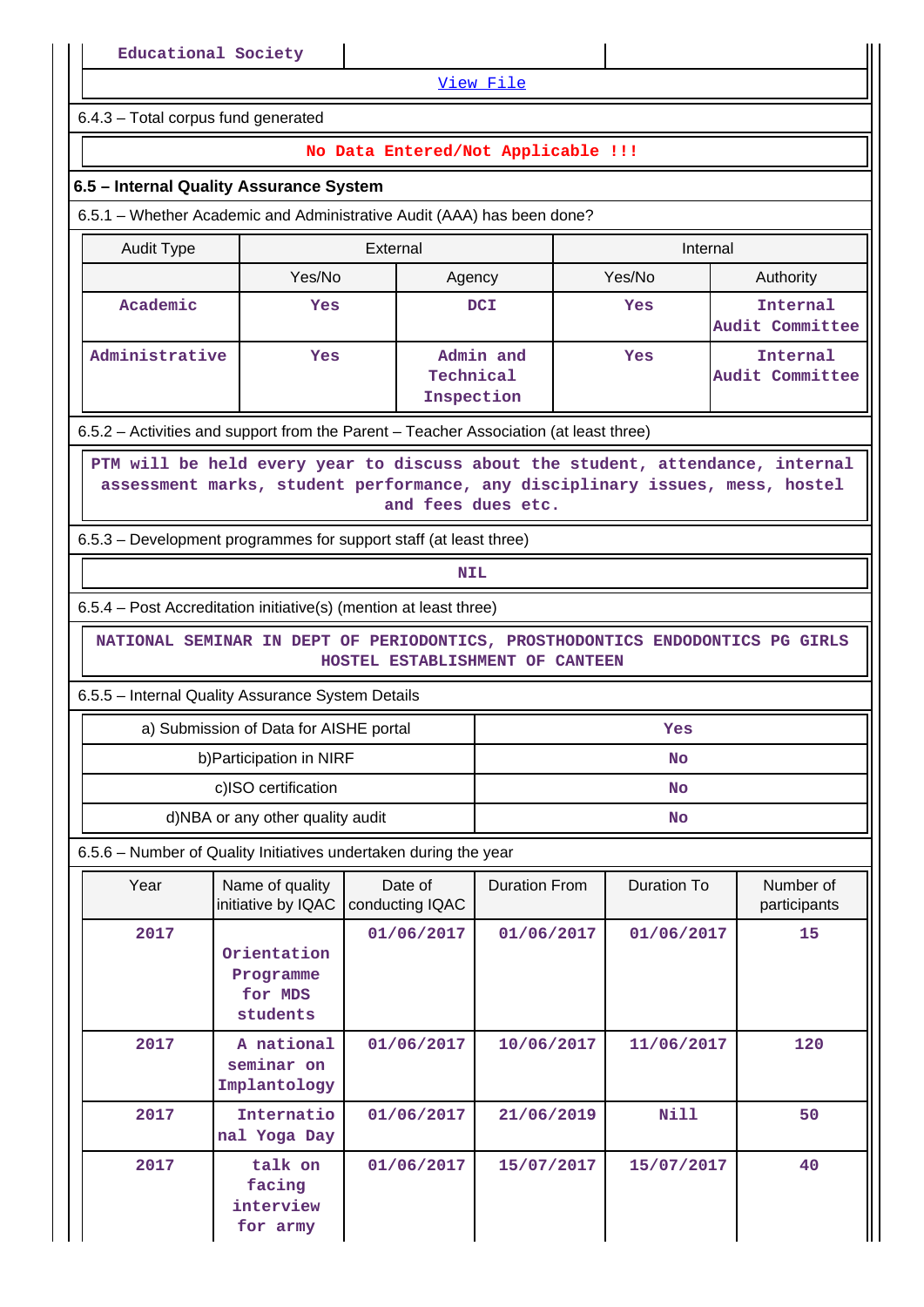|                                                                                                                                                                                | dental corps                                                                                               |                          |            |            |                        |      |
|--------------------------------------------------------------------------------------------------------------------------------------------------------------------------------|------------------------------------------------------------------------------------------------------------|--------------------------|------------|------------|------------------------|------|
| 2017                                                                                                                                                                           | Lecture on<br>Dental<br>Implants a<br><b>OMFS</b><br>perspective                                           | 01/06/2017<br>07/09/2017 |            | 07/09/2017 | 45                     |      |
| 2017                                                                                                                                                                           | <b>BDS</b><br>orientation<br>programme                                                                     | 04/09/2017               |            | 11/09/2017 | 11/09/2017             | 65   |
| 2017                                                                                                                                                                           | <b>BLS</b><br>training<br>programme                                                                        | 04/09/2017               |            | 14/09/2017 | 14/09/2017             | 40   |
| 2017                                                                                                                                                                           | Teacher<br>training<br>workshop                                                                            | 04/09/2017               |            | 06/10/2017 | 07/10/2017             | 54   |
| 2017                                                                                                                                                                           | Ethical<br>Committee<br>meeting                                                                            | 05/12/2017               |            | 06/12/2017 | 06/12/2017             | 56   |
| 2017                                                                                                                                                                           | Lecture<br>hands on<br>course will<br>be organized<br>on Advance<br>rotary<br>system (TF3<br>file system   | 05/12/2017               |            | 13/12/2017 | 13/12/2017             | 45   |
|                                                                                                                                                                                |                                                                                                            |                          | View File  |            |                        |      |
| <b>CRITERION VII - INSTITUTIONAL VALUES AND BEST PRACTICES</b>                                                                                                                 |                                                                                                            |                          |            |            |                        |      |
| 7.1 - Institutional Values and Social Responsibilities<br>7.1.1 - Gender Equity (Number of gender equity promotion programmes organized by the institution during the<br>year) |                                                                                                            |                          |            |            |                        |      |
| Title of the<br>programme                                                                                                                                                      | Period from                                                                                                |                          | Period To  |            | Number of Participants |      |
|                                                                                                                                                                                |                                                                                                            |                          |            |            | Female                 | Male |
| Womens self<br>defence program                                                                                                                                                 | 25/08/2017                                                                                                 |                          | 25/08/2017 |            | 35                     | 8    |
| debate                                                                                                                                                                         | Gender<br>08/03/2018<br>desensitization                                                                    |                          | 08/03/2018 |            | 30                     | 6    |
| society                                                                                                                                                                        | Role of women<br>09/03/2018<br>09/03/2018<br>in family and                                                 |                          |            | 40         | 12                     |      |
| Mother's Day<br>14/05/2018                                                                                                                                                     |                                                                                                            |                          | 14/05/2018 |            | 107                    | 25   |
|                                                                                                                                                                                | End violence<br>08/10/2018<br>against women                                                                |                          | 08/10/2018 |            | 48                     | 16   |
| Nutrition for<br>healthy life<br>style                                                                                                                                         | 01/11/2018<br>7.1.2 - Environmental Consciousness and Sustainability/Alternate Energy initiatives such as: |                          | 01/11/2018 |            | 78                     | 33   |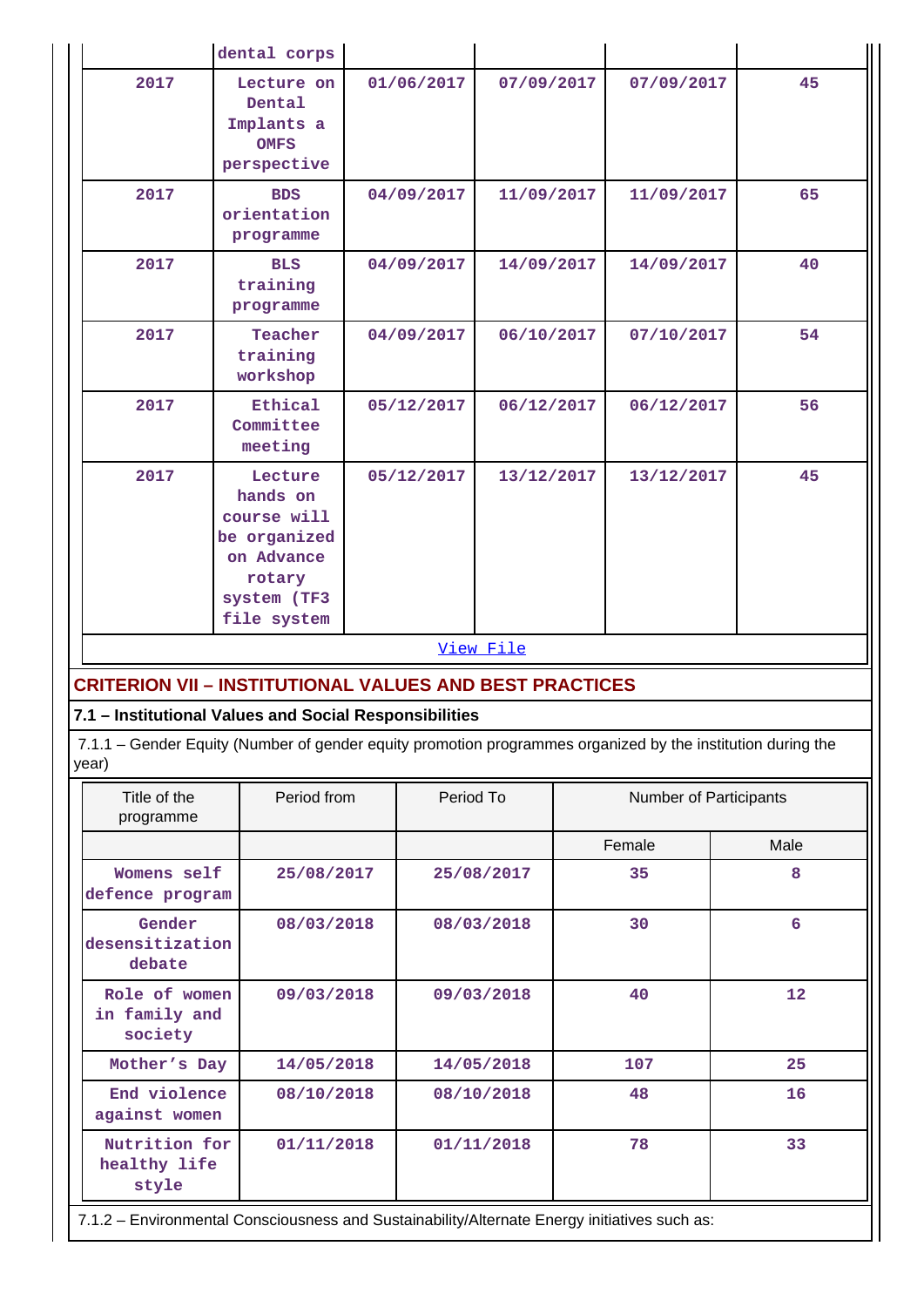|                                                                                                                                                                                                                                                                                                      | Percentage of power requirement of the University met by the renewable energy sources                                                                      |                                                                                                   |                  |                                               |                       |                            |                                                     |                          |             |
|------------------------------------------------------------------------------------------------------------------------------------------------------------------------------------------------------------------------------------------------------------------------------------------------------|------------------------------------------------------------------------------------------------------------------------------------------------------------|---------------------------------------------------------------------------------------------------|------------------|-----------------------------------------------|-----------------------|----------------------------|-----------------------------------------------------|--------------------------|-------------|
|                                                                                                                                                                                                                                                                                                      |                                                                                                                                                            |                                                                                                   |                  | Nil                                           |                       |                            |                                                     |                          |             |
|                                                                                                                                                                                                                                                                                                      | 7.1.3 - Differently abled (Divyangjan) friendliness                                                                                                        |                                                                                                   |                  |                                               |                       |                            |                                                     |                          |             |
|                                                                                                                                                                                                                                                                                                      | Item facilities                                                                                                                                            |                                                                                                   |                  | Yes/No                                        |                       |                            |                                                     | Number of beneficiaries  |             |
| Physical facilities                                                                                                                                                                                                                                                                                  |                                                                                                                                                            |                                                                                                   |                  |                                               | Yes                   |                            |                                                     | 12                       |             |
|                                                                                                                                                                                                                                                                                                      | Ramp/Rails                                                                                                                                                 |                                                                                                   |                  |                                               | Yes                   |                            |                                                     | 8                        |             |
|                                                                                                                                                                                                                                                                                                      | Rest Rooms                                                                                                                                                 |                                                                                                   |                  |                                               | Yes                   |                            |                                                     | 10                       |             |
|                                                                                                                                                                                                                                                                                                      | 7.1.4 - Inclusion and Situatedness                                                                                                                         |                                                                                                   |                  |                                               |                       |                            |                                                     |                          |             |
| Year                                                                                                                                                                                                                                                                                                 | Number of<br>initiatives to<br>address<br>locational<br>advantages<br>and disadva<br>ntages                                                                | Number of<br>initiatives<br>taken to<br>engage with<br>and<br>contribute to<br>local<br>community | Date<br>Duration |                                               | Name of<br>initiative | <b>Issues</b><br>addressed | Number of<br>participating<br>students<br>and staff |                          |             |
| 2017                                                                                                                                                                                                                                                                                                 | Nill                                                                                                                                                       | Nill                                                                                              |                  | <b>Nill</b>                                   | <b>Nill</b>           |                            | <b>Nill</b>                                         | <b>Nill</b>              | <b>Nill</b> |
|                                                                                                                                                                                                                                                                                                      |                                                                                                                                                            |                                                                                                   |                  |                                               | View File             |                            |                                                     |                          |             |
|                                                                                                                                                                                                                                                                                                      | 7.1.5 - Human Values and Professional Ethics Code of conduct (handbooks) for various stakeholders                                                          |                                                                                                   |                  |                                               |                       |                            |                                                     |                          |             |
|                                                                                                                                                                                                                                                                                                      | <b>Title</b>                                                                                                                                               |                                                                                                   |                  | Date of publication                           |                       |                            |                                                     | Follow up(max 100 words) |             |
| It contains rules and<br>Blue book-Rules and<br>06/04/2019<br>Regulations for Army<br>regulations that would be<br>Colleges/Institutions<br>useful for efficient<br>management of Army<br>college of dental<br>sciences<br>7.1.6 - Activities conducted for promotion of universal Values and Ethics |                                                                                                                                                            |                                                                                                   |                  |                                               |                       |                            |                                                     |                          |             |
|                                                                                                                                                                                                                                                                                                      | Activity                                                                                                                                                   |                                                                                                   |                  | <b>Duration From</b>                          | Duration To           |                            |                                                     | Number of participants   |             |
|                                                                                                                                                                                                                                                                                                      | Time management<br>for dental students                                                                                                                     |                                                                                                   |                  | 23/08/2017                                    | 23/08/2017            |                            | 96                                                  |                          |             |
|                                                                                                                                                                                                                                                                                                      |                                                                                                                                                            |                                                                                                   |                  |                                               | View File             |                            |                                                     |                          |             |
|                                                                                                                                                                                                                                                                                                      | 7.1.7 - Initiatives taken by the institution to make the campus eco-friendly (at least five)                                                               |                                                                                                   |                  |                                               |                       |                            |                                                     |                          |             |
|                                                                                                                                                                                                                                                                                                      | Implementing energy saving techniques Water harvesting Tree Plantation                                                                                     |                                                                                                   |                  | Hazardous waste management E waste management |                       |                            |                                                     |                          |             |
| 7.2 - Best Practices                                                                                                                                                                                                                                                                                 |                                                                                                                                                            |                                                                                                   |                  |                                               |                       |                            |                                                     |                          |             |
|                                                                                                                                                                                                                                                                                                      | 7.2.1 – Describe at least two institutional best practices                                                                                                 |                                                                                                   |                  |                                               |                       |                            |                                                     |                          |             |
| Interdisciplinary treatment planning for all implant cases After hours<br>management of emergency cases                                                                                                                                                                                              |                                                                                                                                                            |                                                                                                   |                  |                                               |                       |                            |                                                     |                          |             |
|                                                                                                                                                                                                                                                                                                      | Upload details of two best practices successfully implemented by the institution as per NAAC format in your<br>institution website, provide the link       |                                                                                                   |                  |                                               |                       |                            |                                                     |                          |             |
|                                                                                                                                                                                                                                                                                                      | https://www.acds.co.in/wp-content/uploads/2022/02/BEST-PRACTICES.pdf                                                                                       |                                                                                                   |                  |                                               |                       |                            |                                                     |                          |             |
|                                                                                                                                                                                                                                                                                                      | 7.3 - Institutional Distinctiveness                                                                                                                        |                                                                                                   |                  |                                               |                       |                            |                                                     |                          |             |
|                                                                                                                                                                                                                                                                                                      | 7.3.1 – Provide the details of the performance of the institution in one area distinctive to its vision, priority and<br>thrust in not more than 500 words |                                                                                                   |                  |                                               |                       |                            |                                                     |                          |             |